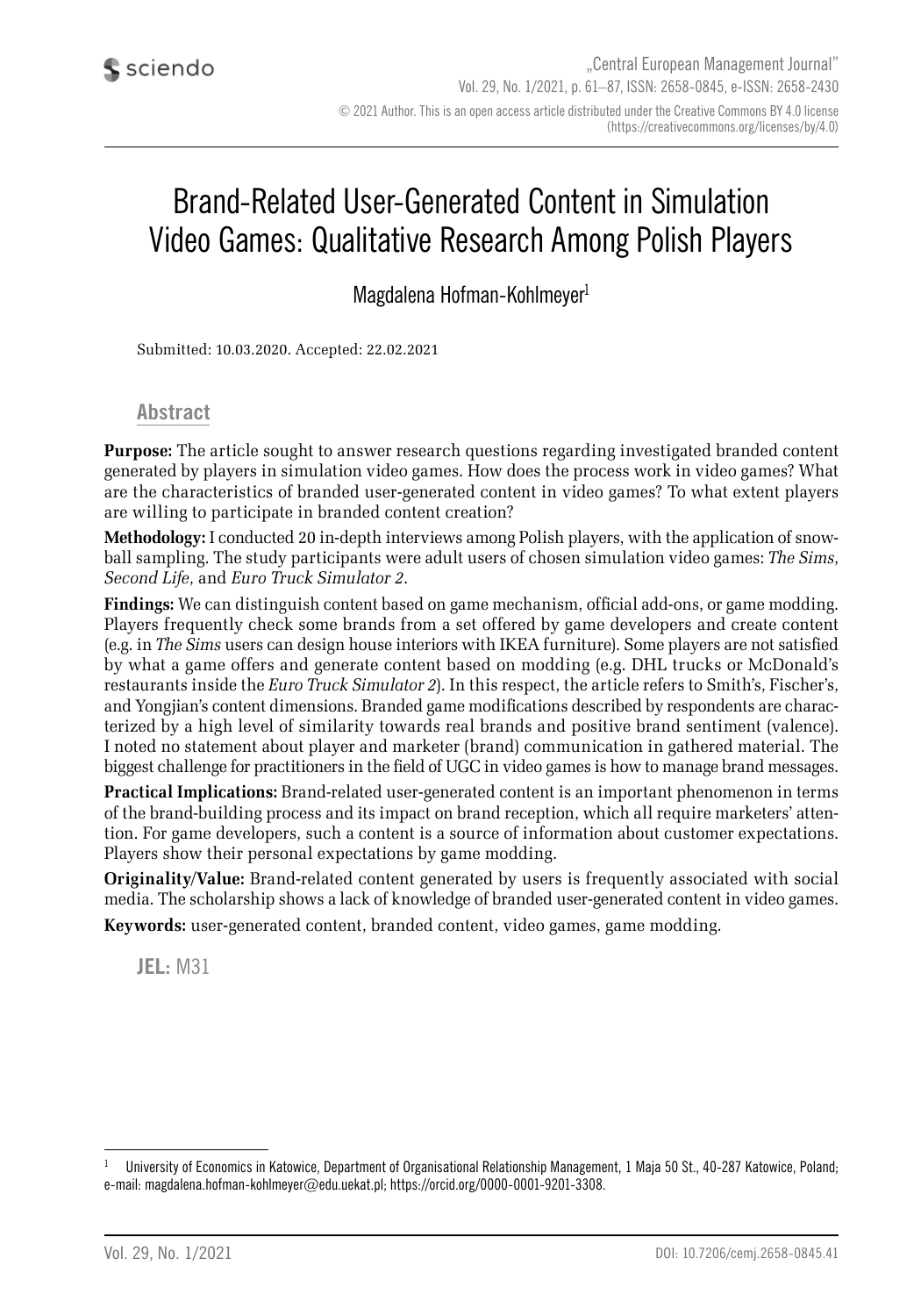### **Introduction**

Digitalization and wide access to the Internet led to the emergence of new forms of amateur and semi-professional production. This production is based on co-operation rather than competition (Hesmondhalgh, 2010; Roma and Aloini, 2019). Currently, prevalent platforms such as Facebook, Twitter, YouTube, blogs, and Wikipedia gained popularity as sites for the presentation and management of identity or participation in community-based activities (Fergie, Hunt, and Hilton, 2016). Internet users share their opinions, experiences, and creations in the form of texts, photographs, and videos, which are generally defined as user-generated content or consumer-generated media (Yu, Carlsson, and Zou, 2014). Consumers frequently engage in creating content related to brands, which plays an increasingly important role in brand communication and brand image creation (Poch and Martin, 2015). Moreover, according to research, consumers involved with generating content are more likely to be brand advocates, and their opinions are perceived by other consumers as trustworthy. It makes this type of communication more effective than traditional advertising (Schivinski and Dabrowski, 2016). What is important, a vast part of brand-related user-generated content can influence customer brand perception (Roma and Aloini, 2019). This activity is criticized due to being unpaid work such as building websites, modifying software packages, or creating virtual spaces (Hesmondhalgh, 2010). The growing share of users in media content creation led to the necessity of identification of such activities from the viewpoint of creating a company marketing strategy (Poch and Martin, 2015).

Scholars expect a rapid growth of content creation and content sharing in the video game industry (Koch and Bierbamer, 2016). Players often change character appearance, specific skills, and equipment. They modify technical features such as annoying music or tasks perceived as too difficult or too easy. There also appear creations that fundamentally change the nature of a game (Behr, Huskey, and Weber, 2015). Players became hobbyist developers that perform unpaid labor for other fans and casual players to consume. The phenomenon of generating game content by users offers many advantages not only by expanding the period of time when the game receives high sales revenue (Sotamaa, 2005); e.g. in *The Sims* approx. 90% of the game content is crafted by users (Herman, Coombe, and Kaye, 2006).

Players frequently become game producers that design add-on components – known as "mods" (Postigo, 2007) – while user-generated content inside video games results from "game modding." Game modding is defined as an act of changing the game, usually through programming and tools that are not part of the game. Modding is not initiated by the game producers but by its users and fans. Sometimes companies support modders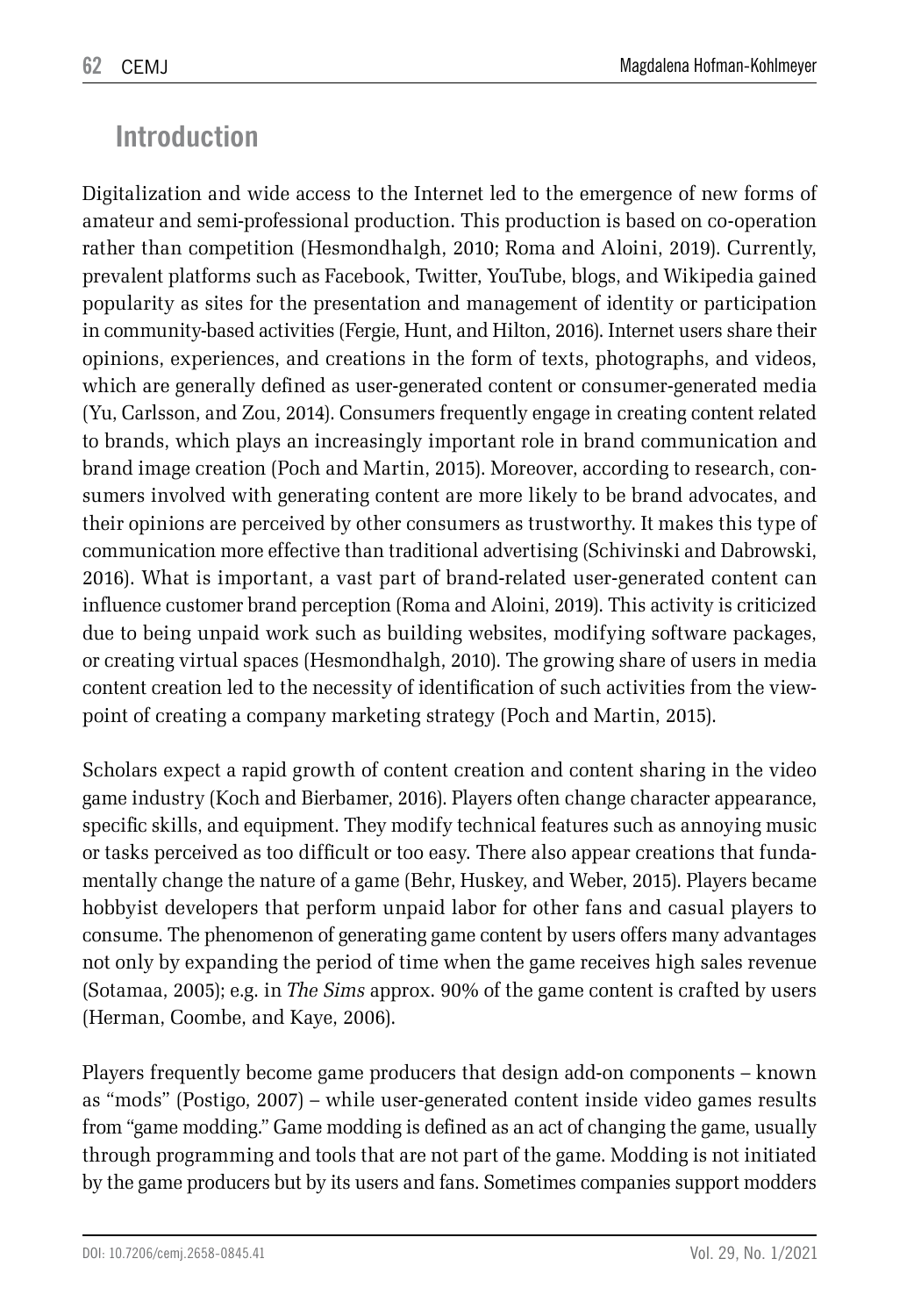(mod creators), for example by providing them with discussion forums. Modders show high belongingness to a certain community and take pleasure in helping each other. Many modders work jointly on the same content (Poor, 2014). Modding communities gather players eagerly building and sharing their passion for creating. Participants can discuss their work with others, gain feedback, and receive help (El-Nasr and Smith, 2006; Nielsen, 2019). They use diverse gaming platforms that offer social networking services. One of the most popular digital game distributors for personal computer (PC) gaming is Steam developed by Valve Corporation (Lin et al., 2019). Steam hosts video game communities in 237 countries and is available in 21 languages (Brunt, King, and King, 2020).

An example of a game rich in user-generated content is *Second Life*, a virtual world launched by Linden Labs (Herman, Coombe, and Kaye, 2006, p. 196). In *Second Life*, players frequently map real-life cities like London, with Hyde Park and the gateway to Buckingham Palace (www.secondlife.com/destination/london, retrieved 30.04.2019). Moreover, there is a remarkable recreation of Dublin's downtown area, full of interesting attractions and replete with Irish hospitality, bars, music, and great company (www.secondlife. com/destination/dublin, retrieved 30.04.2019). Similar to social media users, players also generate brand-related content. Among diversified game elements, players introduce brands and real-life products into virtual worlds.

This article seeks to describe brand-related user-generated content in simulation video games, especially how this process of generation works, what characteristics it presents, and what attitude players demonstrate toward brands introduced to the game by such actions. The presented approach is based on the results of 20 in-depth interviews conducted at the end of 2018. The article contributes to the theory of branded user-generated content and is a first step to fulfill the research project "Brand introduction into virtual worlds of computer game as a form of customer engagement," which received funding from Poland's National Science Centre (Preludium 17, 2019/33/N/HS4/01530).

The article is organized as follows. The first part pertains to branded user-generated content in new media and is based on a literature review. In the second part, I describe the research method and the sample. Next, I present the research results. The article ends with a discussion and final conclusions.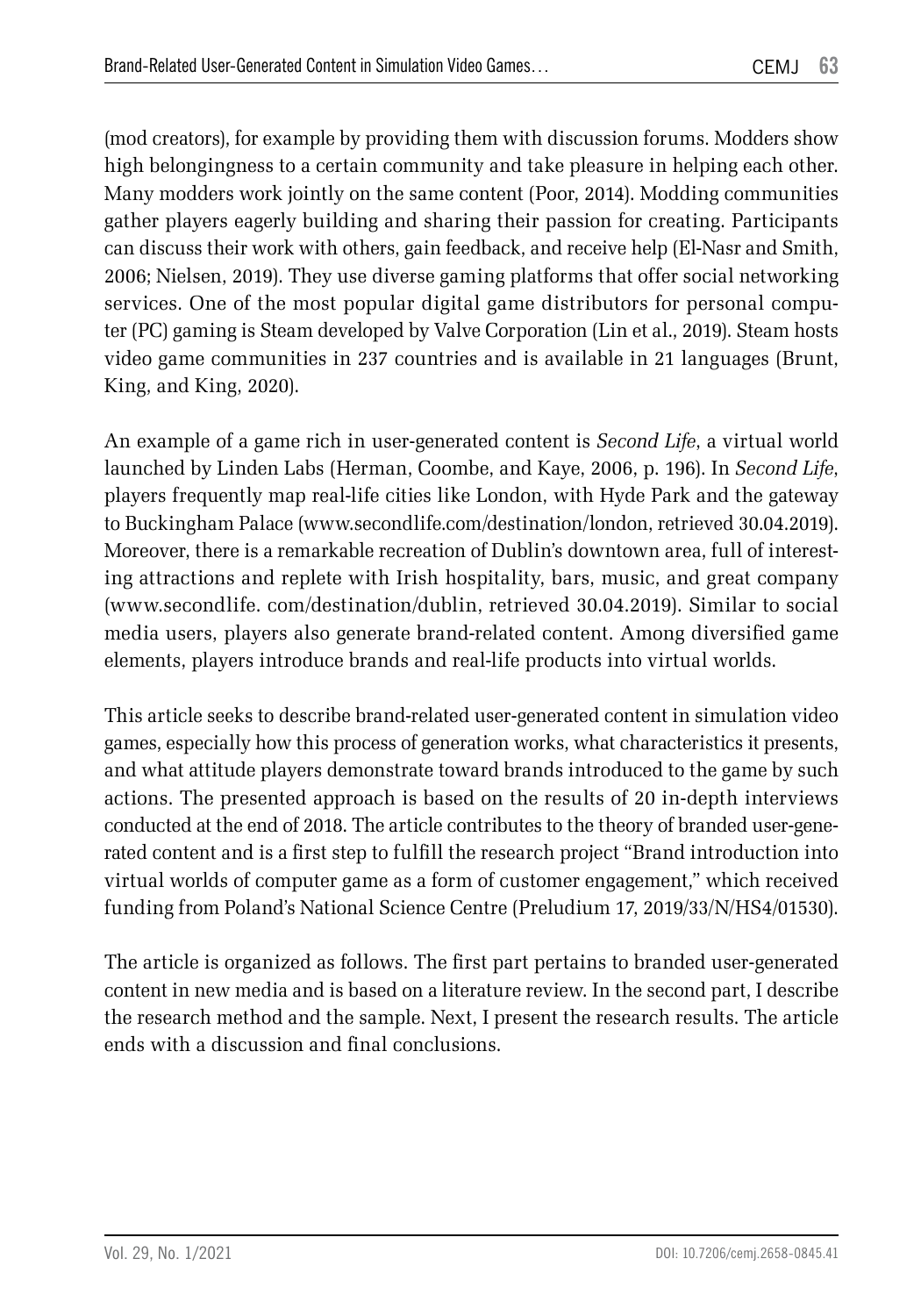### **Branded User-Generated Content in New Media: Theoretical Background**

New media in current marketing contexts refer to digital technologies such as the Internet and mobile devices. These digital technologies are highly interactive, virtual, global, and base on the many-to-many model of communication (Kelly et al., 2015). New media – especially social networking sites like Facebook – gather an enormous number of users, as their communities continue to grow (Stankov, Lazic, and Dragicevic, 2010). Facebook had two billion daily users worldwide in 2017 and from 2009 to 2016, it noted growth in marketing spending by 234% (Mayrhofer et al., 2020). This type of platform has become a space for enterprises to promote products and engage customers (Ding et al., 2014). The content of new media is not only consumed but also produced by its users (Fergie, Hunt, and Hilton, 2016).

According to Song, Duan, Huang, and Zhan (2020), user-generated content comes in the form of texts, pictures, and videos voluntarily released by users on various network platforms, and the content reflects users' personal opinions, feelings, and thoughts (Song et al., 2020). The Organization for Economic Co-operation and Development (OECD) lists three key characteristics of user-generated content: it must be publicly available on the Internet, it must show creative effort, and it had to be created outside of professional routines and practices (Christodoulides et al., 2012; OECD, 2007). Crowston and Fagnot (2018) indicate that user-generated content includes large numbers of distributed contributors (dozens or more), mostly unpaid labor, users' cooperation in creating new content (e.g. texts, images, or software), and value to a larger audience (Crowston and Fagnot, 2018). When it comes to brand-related user-generated content, it is related to a particular brand, created by users, and shared with others (Kim and Lee, 2017).

The subject literature frequently compares user-generated content (UGC) to electronic word-of-mouth (eWOM), which can be defined as a channel of communication dominated by consumers independent of marketers (Crespo, Gutiérrez and Mogollón, 2015). Despite similarities between concepts of UGC and eWOM, the literature opposes content creation with content dissemination. Content is created and shared by consumers while eWOM is only conveyed by them (Schivinski and Dabrowski, 2016).

In order to know what is the prevalent view in the literature about branded content creation and its sharing in video games, I conducted a systematic literature review, which is a widely accepted scientific method to illustrate academic trends (Czakon, 2011).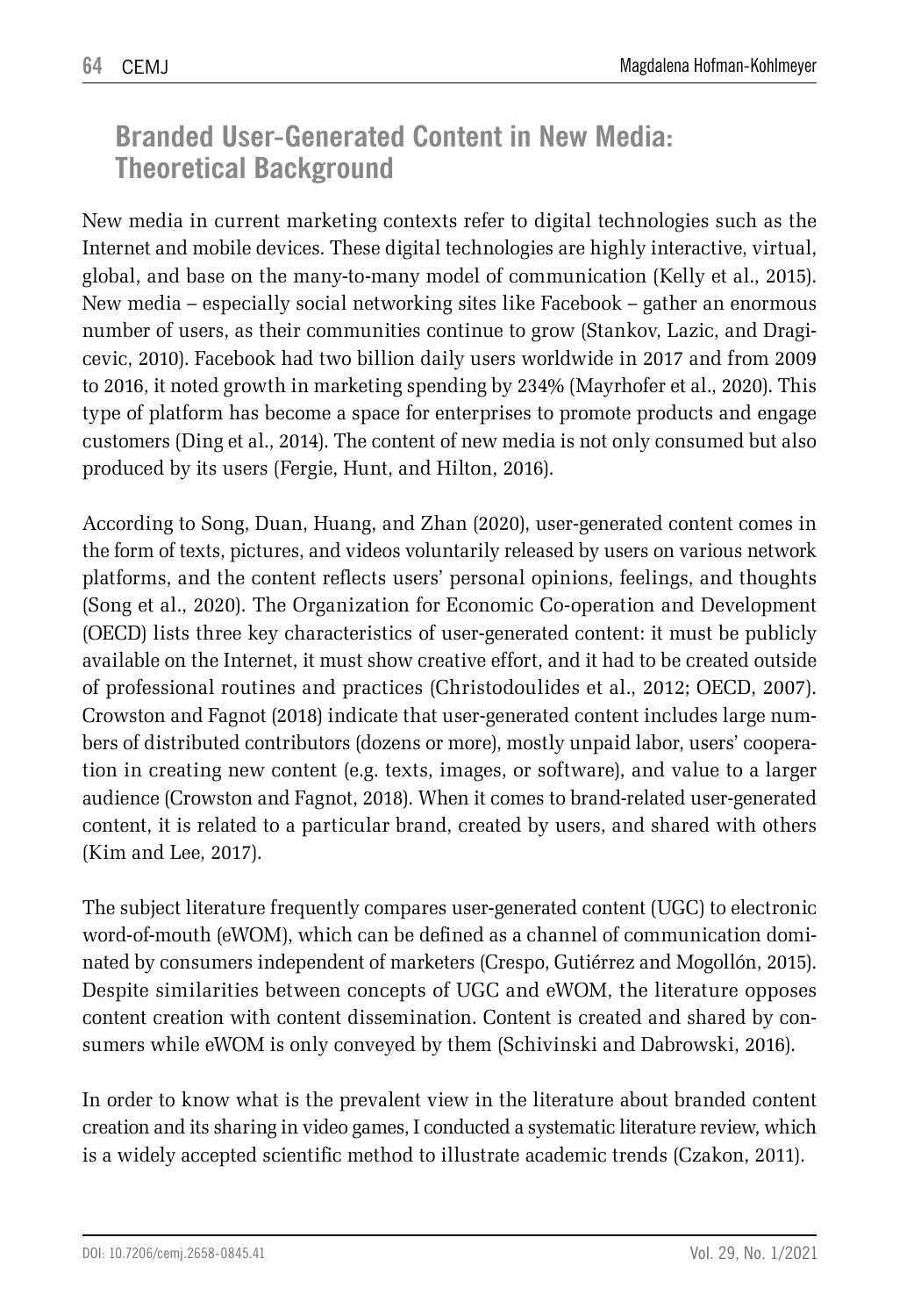The literature review happened in two stages. The first stage focused on the video game modding phenomenon and brands, which offered only initial conclusions but indicated that there is a research gap in creating and using branded game mods in the field of marketing communications and branding. For the literature query, I used the ProQuest database with the following key words: modding AND brand OR "product placement" OR "brand placement" OR marketing; "game modding" AND company OR "customer engagement;" "player production" AND brand; "co creation" AND brand AND game; "user generated content" OR "player generated content" AND game AND brand; "value co creation" OR "value creation" AND game AND brand. Next, I analyzed titles and abstracts. The results of the literature review show that there is some research pertaining to game modding and prosumption, game modding and communities, and game modding and value co-creation. Value co-creation refers to cooperation between players and game developers. I found no research that investigates value created as a result of a cooperation between players and companies (brands used in game mods) or game modding and brand communications.

Because I found no research in the field of game modding and brands, I repeated the literature query. In the second stage, I used the Scopus database with the following key words: "user-generated" OR "consumer-generated" OR "customer-generated" OR prosum\* OR co-creation OR co-creat\* OR cocreat\* OR modding AND brand OR compan\* OR firm OR busines\* AND "new media" OR internet OR "social media" OR online OR game OR mobile OR interactive\* OR virtual\*. The results included peer-reviewed scientific articles limited to journals from the Academic Journal Guide (AJG) list with at least three stars (3\*). With the search update for the first quarter of 2020, I found 320 articles and then analyzed titles and abstracts, including texts with brand-related content but excluding articles about content with commercial sources (generated by marketers) or focused on eWOM only. As a result, 144 articles meeting the criteria qualified for a full-test analysis. Most articles referred to user-generated content in social media. A vast part is related to online review sites. One article considers collaboration between a producer and a consumer of video games but without reference to a brand.

Previous subject literature (Mitręga and Hofman-Kohlmeyer, 2017; Hofman-Kohlmeyer, 2019) recognizes that a brand placed inside the game exerts a significant influence on brand reception. Brand reception can be considered as a psychological response and behavioral outcome (Terlutter and Capella, 2013). For example, Van Reijmersdal (2009) states that brand placement improves brand image and attitude. Gabisch (2011) finds a relationship between in-game brand placement and decisions about buying a brand in the real world. According to Waiguny, Nelson, and Terlutter (2010), food products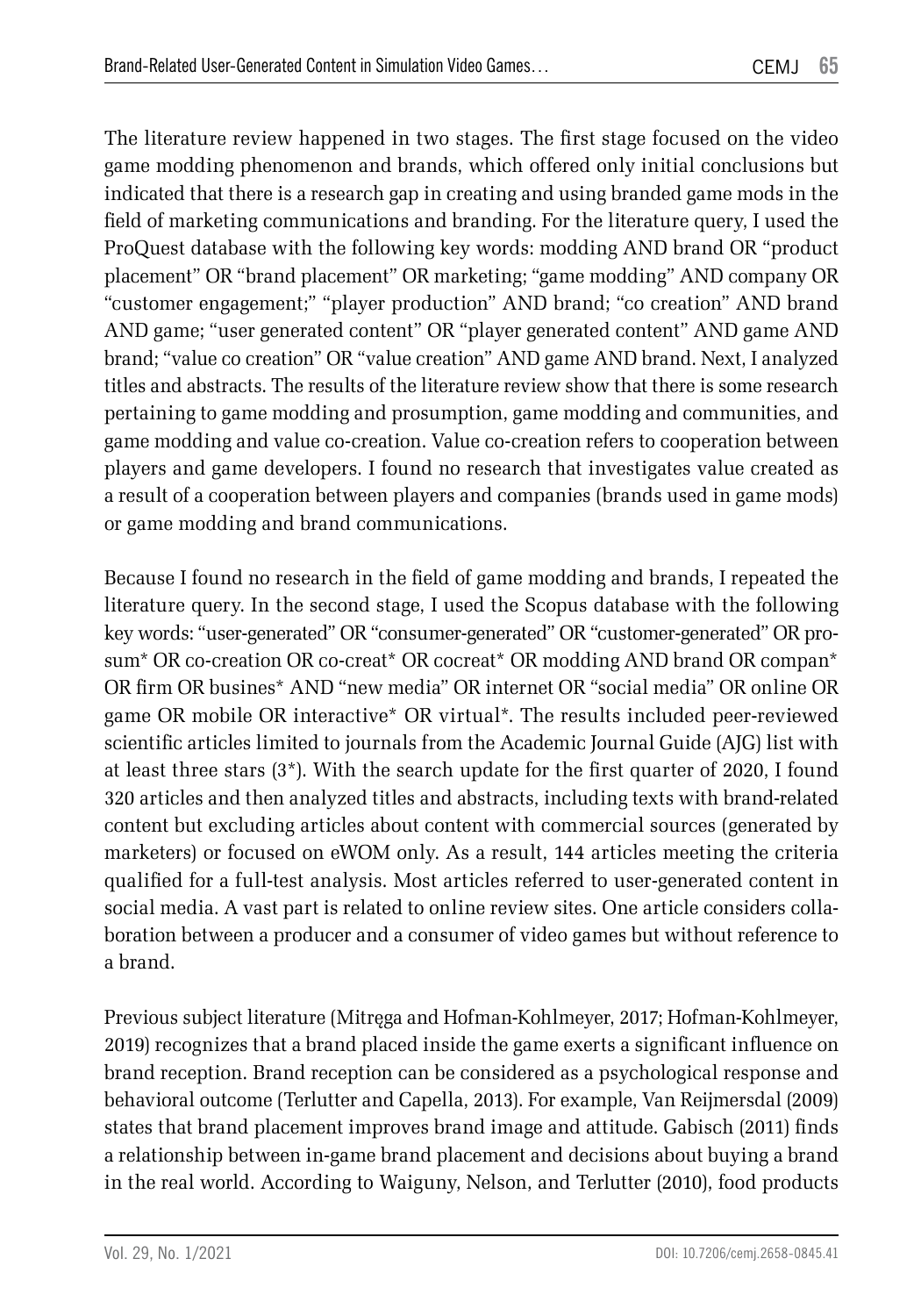embedded in games can shape children's brand beliefs about food healthiness. Moreover, brand reception is moderated by a wide range of factors such as the age and gender of players (Toh and Leng, 2014), brand familiarity as a measure of the extent of a consumer's experience with the brand (Martí-Parreño, Bermejo-Berros, and Aldás- -Manzano, 2017), type of brands like a well-known brand and a less-known brand (Rosado and Agante, 2011), the frequency of brand repetition (Martí-Parreño, Bermejo- -Berros, and Aldás-Manzano, 2017), the frequency of playing the game, the type of game, and the type of product placement (Yang, Roskos-Ewoldsen, Dinu, and Arpan, 2006). Brands or branded products can be incorporated into the virtual environment in various ways. The simplest form, an "advergame," is a game developed by the marketing department of an enterprise to promote its own brand or product, and it is frequently available on the organization's corporate website (Winkler and Buckner, 2006). Another form is in-game placement (brand placement, product placement), when a brand or logotype is embedded in the game environment and the brand owner (enterprise) pays for the brand's appearance (Celtek, 2010). Although there is a lack of literature on brands placed inside a game through user-generated content or game modding, Nelson notices that players can customize their gaming experience by selecting brands from a brand set available in the basic version of a game (Nelson, 2002). For example, in *Nascar Racing 3*, users can personalize their racing cars by "repainting" them with any design, including the logo and colors of a brand from a collection of brands available in game (Nelson, 2005). In *FIFA 2001*, players have the option to change players' shirts by selecting the club badge and sponsorship advertisements (Nelson, 2002). Moreover, Nelson suggests that this type of placement forces recipients to be more engaged in the brand and create a brand image within the game (Nelson, 2005). We may hypothesize that the reception of brands introduced to a game by players will be different than when introduced by traditional brand placement. This study investigates branded content generated in video games by players through modding activities.

### **Research Method and Sample**

In order to describe brand-related content generated by players in the virtual world of simulation video games, I conducted 20 in-depth interviews among Polish players. With reference to the current state of knowledge, I asked the following research questions:

- 1. How does the process of generating brand-related content by users works in video games on the example of simulation video games?
- 2. What are the characteristics of branded UGC in simulation video games?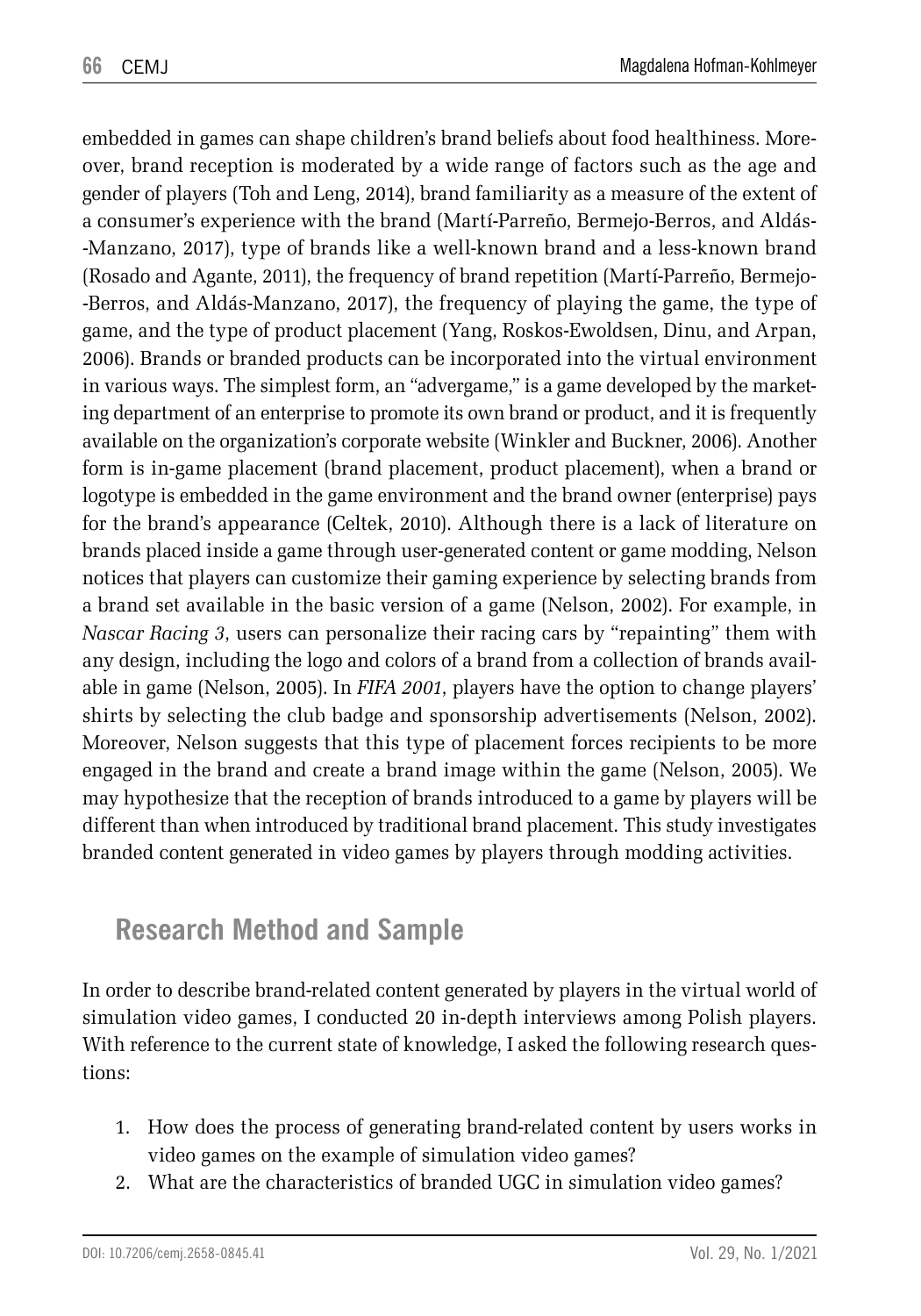3. What attitude do players demonstrate toward brand-related content in simulation video games?

Answering the above questions was to allow me to compare some features of user-generated content in video games to the user-generated content in other media.

The interviews were held from August 21, 2018, to December 5, 2018. Participants of the study were adult users of chosen simulation video games who had contact with one of the games at least six months before the interviews. I applied purposive sampling because I could not reach the whole group of Polish players and, instead, only examine a small set of users (Babbie, 2003). Moreover, I wanted to reach users of a specific type of video game. Participants were recruited for the study through the social networking site Facebook from among subscribers to fan pages of the chosen video games. Interviews were conducted mainly electronically via voice chat (17) and in person (3). Due to the territorial dispersion of respondents, the electronic form of interviews was predominant. After interviews, respondents were asked about the recommendation of possible subsequent players. I chose the snowball method because respondents with a large number of social connections can provide other respondents with similar characteristics (Etikan, Alkassim, and Abubakar, 2016). The data was collected as long as theoretical saturation was obtained, and further interviews would not bring new information about the investigated phenomenon (Jemielniak, 2012).

Respondents were informed about the purpose of the study and anonymous participation at the time of receiving the invitation. In order to avoid influencing the course of the interviews, the aim of the study was presented in general as "building knowledge about marketing aspects of video games for scientific purposes." The interviews were conducted according to a prepared scenario (Appendix 1). The scenario included five sections: introduction, virtual world participation experiences, in-game brands, game modding and brands, demographic questions. I asked open-ended questions to elicit information pertinent to the research subject. Each interview began with general questions about games and then the focus of attention gradually shifted to more specific topics. First, I asked respondents to briefly introduce themselves and describe their virtual world experiences. Second, they were asked about some similarities between virtual and real life, especially if they met some places or objects. Participants frequently talked about cities or landscapes that depicted the same cities or places from the real world. Moreover, they listed places like restaurants or roads and objects like cars or clothes. At this stage, respondents frequently listed names of restaurants or cars and mentioned branded products. When they did not, I asked further questions, such as "What else have you saw in the virtual world?" or "What about some places,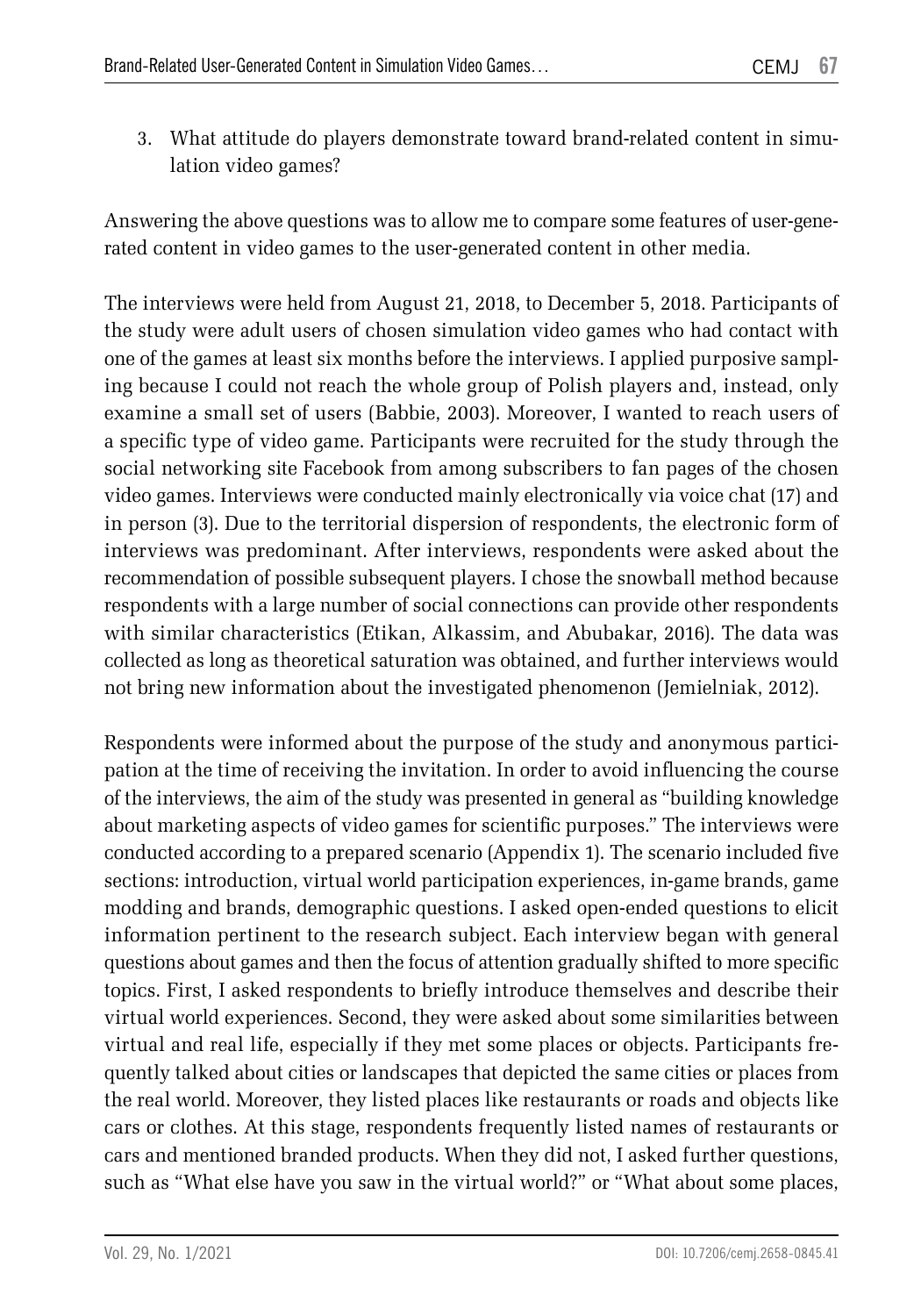maybe objects?" If a brand's name did not appear, I asked participants about branded products or firms that they met inside a game environment. When players indicated a particular brand's name, I directed their attention to descriptions of when and how these brands appeared. Among traditional brand placement, players talked about brands introduced to games as unofficial user modifications. Some respondents presented a wide knowledge of modding and the modding community, whereas others described activities related to modding but did not define them as modding. The exact questions in this section were formulated following elements emerging from practical discussions. An interview scheme is presented in Appendix 2. Each interview ended with demographic questions. The interviews lasted approximately 30–40 minutes, were recorded, and then transcribed. In order to obtain a high level of accuracy, as suggest Miles and Huberman (2000), all statements were written down in detail, including interviewees' breaks for reflection and incorrect statements (e.g. incomplete sentences, twisted words). Afterward, interviews' contents were coded according to a prepared set of codes. The codes were created with the use of user-generated content dimensions defined by Smith, Fischer, and Yongjian (2012). Each code was described by a symbol and name and then defined. Appropriate codes were assigned to sentences or longer fragments of statements. As Miles and Huberman (2000) recommend, the codes established at the beginning were modified during the analysis until achieving an efficiency of assigning codes to text fragments. During the coding process, brief notes were made at the end of each interview transcript. These notes mainly contained the most important observations and comments, especially focused on what the interview contributes to the research (Miles and Huberman, 2000). After the contents of interviews were coded, I created code cards. Each code card was assigned to the characteristics of a different category which constituted a certain set of statements. Each of the statements has been described with specific characteristics (Konecki, 2000). Due to the small sample size and the duration of the interview, the use of software was not necessary. Based on the code cards, I formulated research results and final conclusions.

Furthermore, to describe brand-related user-generated content in video games, I used content dimensions from my previous research as a framework. Smith, Fischer, and Yongjian (2012) investigate how brand-related user-generated content differ in various social media platform, namely YouTube, Facebook, and Twitter. They identify a set of content dimensions for comparison: promotional self-presentation, brand centrality, marketer-directed communication, response to online marketer's actions, factually informative messages, and brand sentiment (valence). Promotional self-presentation is related to using brands and other symbols by consumers to construct their own image in offline and online contexts. Brand centrality describes the role of a brand in generated content. Brand can play a pivotal role and be the central part of content, or it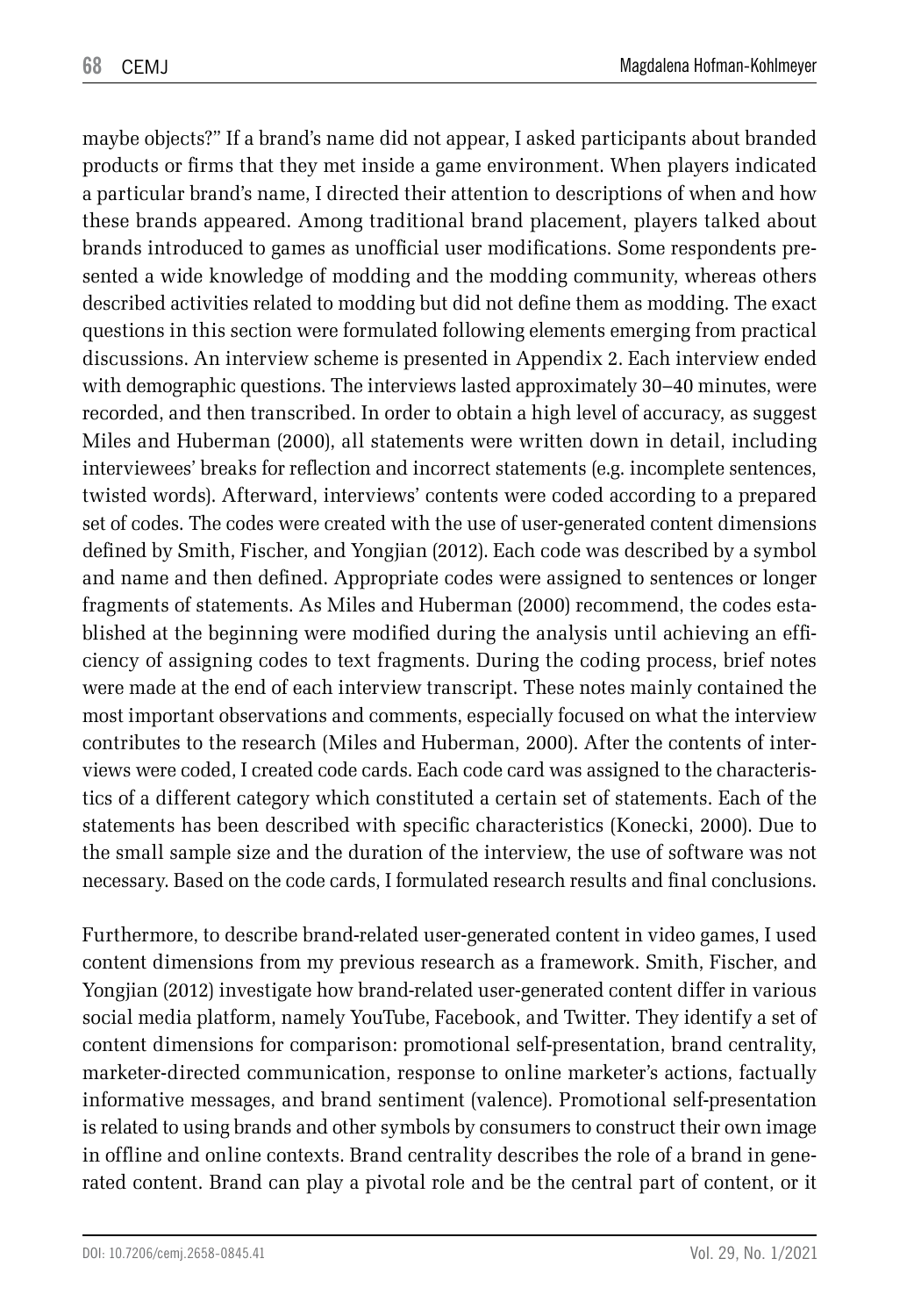can be only an additional, peripheral element. Marketer-directed communication refers to the possibility of establishing communication between consumers and marketers, which is frequently offered by social media. Consumers ask companies questions, make complaints about branded products, and write comments under companies' posts. Sometimes, consumers create content in response to online marketers' actions. These actions encompass posting questions to consumers, posting coupons, or announcing events. Factually informative messages form a dimension that constitutes evaluation if content conveys real information about a brand that can be confirmed, e.g. the price of an offering, the timing of sales, styles of specific clothes. Brand sentiment (valence) is a measure of user-generated content (Smith, Fischer, and Yongjian, 2012). In this respect, sentiment is an opinion or feeling about something expressed in generated content (Wang et al., 2014). Brand sentiment can be positive, negative, neutral, or unclear. Smith, Fischer, and Yongjian choose content analysis as the method of comparing user-generated content across three social media sites. The study shows differences in each dimension of content. They also find differences in the generation of brand-related content according to brand, with more proactive social media strategies and brand with less proactive strategies. They recommend that future research extends the scope of the study to other media such as video games and virtual worlds (Smith et al., 2012).

Because it was impossible to interview players of all existing games, I focused on one type of game: simulators. Moreover, I purposively chose games in which user-generated content is being developed. This allowed me to gather more information in comparison to games in which players are less active in modding activities. As a result, for the present research, three following video games were chosen: *The Sims* (TS), *Second Life* (SL), and *Euro Truck Simulator 2* (ETS2; see Table 1).

*The Sims* (TS) is one of the best-selling computer simulation games. Players impersonate a virtual character and create a virtual family called the Sims, decorate their homes with furniture and appliances, and help them find jobs. Those characters cannot speak and only interact via gestures and a nonsensical language called Simlish (Ranalli, 2008, p. 441).

*Second Life* (SL) is one of the most popular and widely studied virtual worlds. Users can create avatars according to their own preferences, private virtual spaces, and objects like houses and clothes (Zhou et al., 2011, p. 261). *Second Life* has a virtual economy and its own currency (Partala, 2011, p. 787). Users can buy and sell virtual and real products using Linden Dollars (L\$), which are exchangeable against the US dollar. Scholars recognize many business endeavors in the game, e.g. advertising,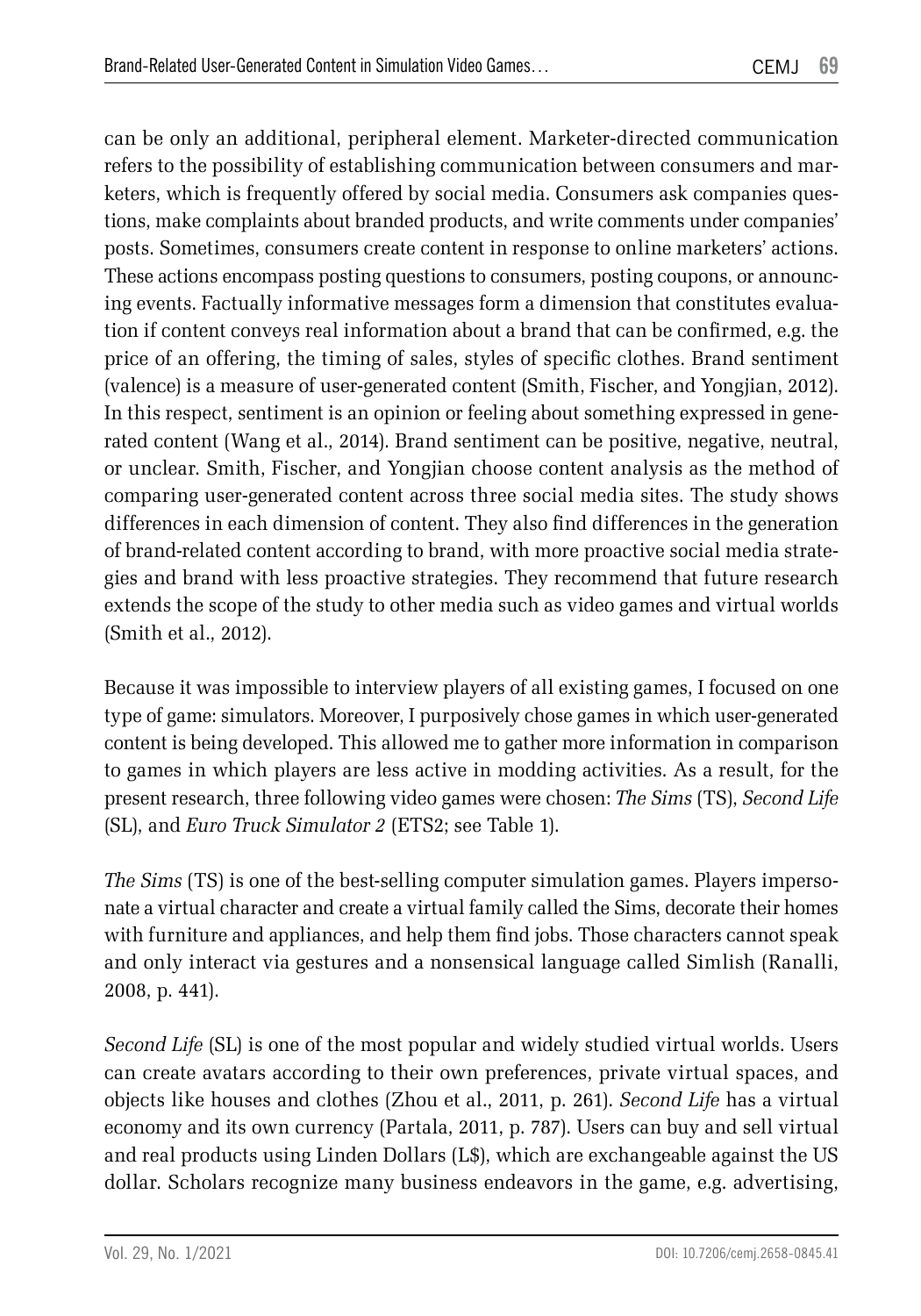organizing meetings and conferences, training and recruitment, and testing new products (Zhou et al., 2011, pp. 261–262).

In *Euro Truck Simulator 2* (ETS2), players can drive a vehicle and complete a series of repetitive tasks like making deliveries (Leino, 2018, p. 2). The game environment depicts the real world in such a way that players are under the impression that they really move with a truck on real European roads (www.eurotrucksimulator2.com, retrieved 6.01.2019).

Each chosen video game is a simulation of real life. Players can walk in virtual worlds as avatars or by driving trucks. All three games have no clearly defined goals. There are no levels to achieve and no possibility to lose the game. Inside *The Sims*, players can build their own houses and live like in the real world in their avatars. Similarly, in *Second Life*, players imitate real life and socialize with other people. In ETS2, players impersonate truck drivers and carry loads from one place to another, which in a way makes the journey itself the goal of the game.

**Table 1.** The number of interviewed users of individual games

|                               | The number of interviewed players |
|-------------------------------|-----------------------------------|
| Second Life                   | 11                                |
| <b>Euro Truck Simulator 2</b> | 5                                 |
| The Sims $1-4$                |                                   |
| Total                         | 20                                |

Source: own elaboration.

Most respondents were men and belonged to the age range of 20–30 years of age. They usually had higher education. The sample was diversified in terms of the place of residence and occupation. Among the 20 participants were residents of small and large cities, blue-collar workers (e.g. production worker, mechanic), white-collar workers (e.g. IT specialists), and students. The information about the participants is gathered in Table 2.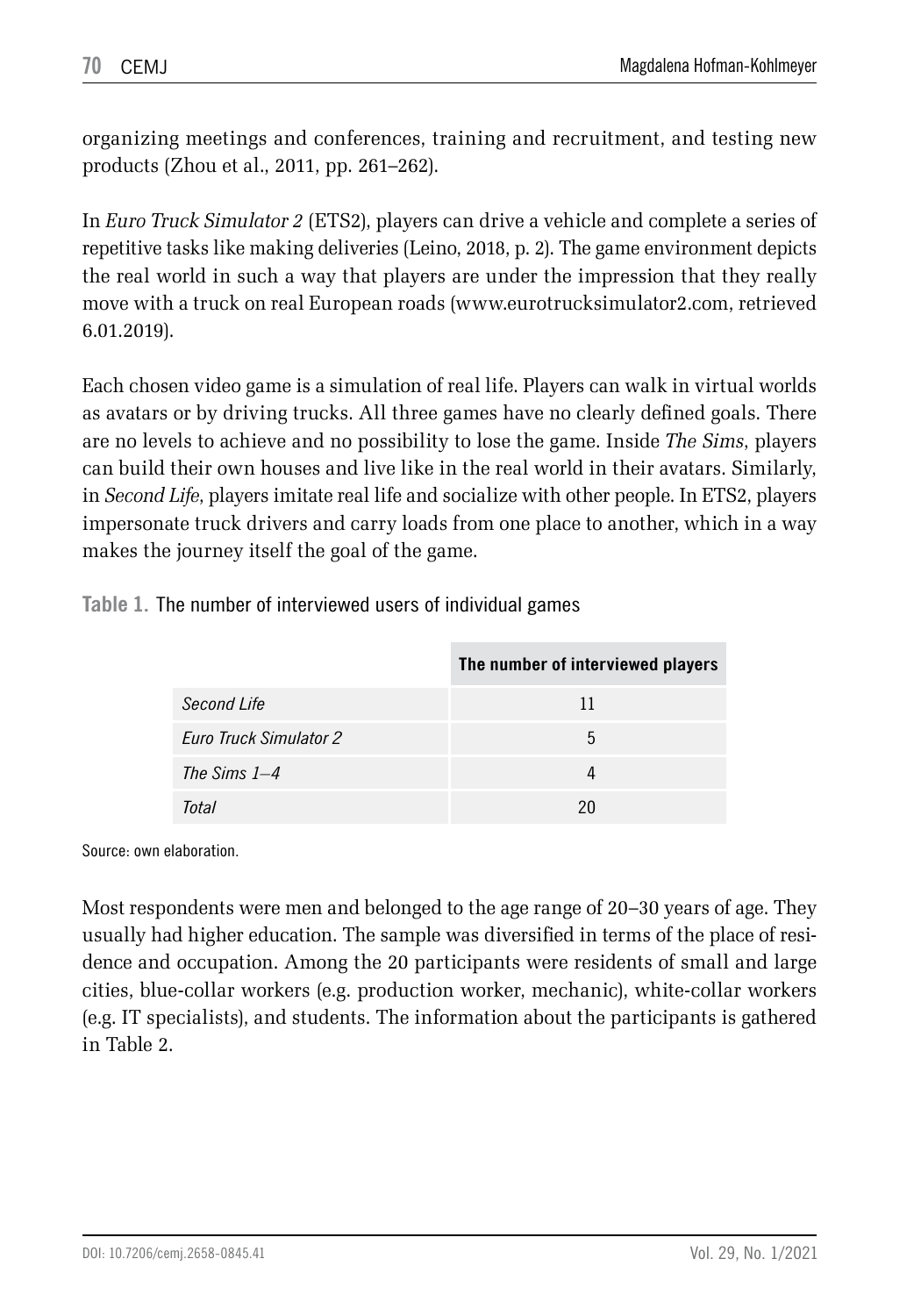|  |  | Table 2. Respondents' demographic profiles |  |
|--|--|--------------------------------------------|--|
|--|--|--------------------------------------------|--|

| <b>Total number of participants</b>                            |                   | 20             |
|----------------------------------------------------------------|-------------------|----------------|
| Gender                                                         | female            | 8              |
|                                                                | male              | 12             |
| Age                                                            | $20 - 30$         | 17             |
|                                                                | $31 - 40$         | $\mathbf{0}$   |
|                                                                | $41 - 50$         | 3              |
| <b>Education</b>                                               | vocational        | $\mathfrak{p}$ |
|                                                                | secondary         | 6              |
|                                                                | higher            | 12             |
| <b>Population size</b><br>of participant<br>place of residence | up to 20 000      | $\mathfrak{p}$ |
|                                                                | 20,001-50,000     | 3              |
|                                                                | 50,001-100,000    | 3              |
|                                                                | 100,001-200,000   | 6              |
|                                                                | 200,001-500,000   | $\overline{2}$ |
|                                                                | more than 500,000 | 4              |

Source: own elaboration.

### **Research Results**

Today, playing video games is a popular form of leisure. For a significant number of players, games are also life simulators, which they can freely modify and create. Sometimes respondents admitted that the possibility of building and creating was the main motivation for starting a game, e.g. "I focus on building and creating, creating the world rather than controlling characters. So I play because I feel relaxed when building and creating" (TS), "I play mainly because there are a lot of modifications to this game, among other things, there is multiplayer, and a co-op option" (ETS2). The simplest form of creation is changing avatars' appearances, "modifying the face, eye color, hair. We may select all of these elements in the latest part of the game, we choose the way the character will move. The name, surname. Of course, we dress later, we choose the appropriate character traits" (TS). Frequently, users modify game scenery and arrange real-life places, e.g. in *Second Life* "the Eiffel tower can be seen because someone came up with the idea of recreating Paris."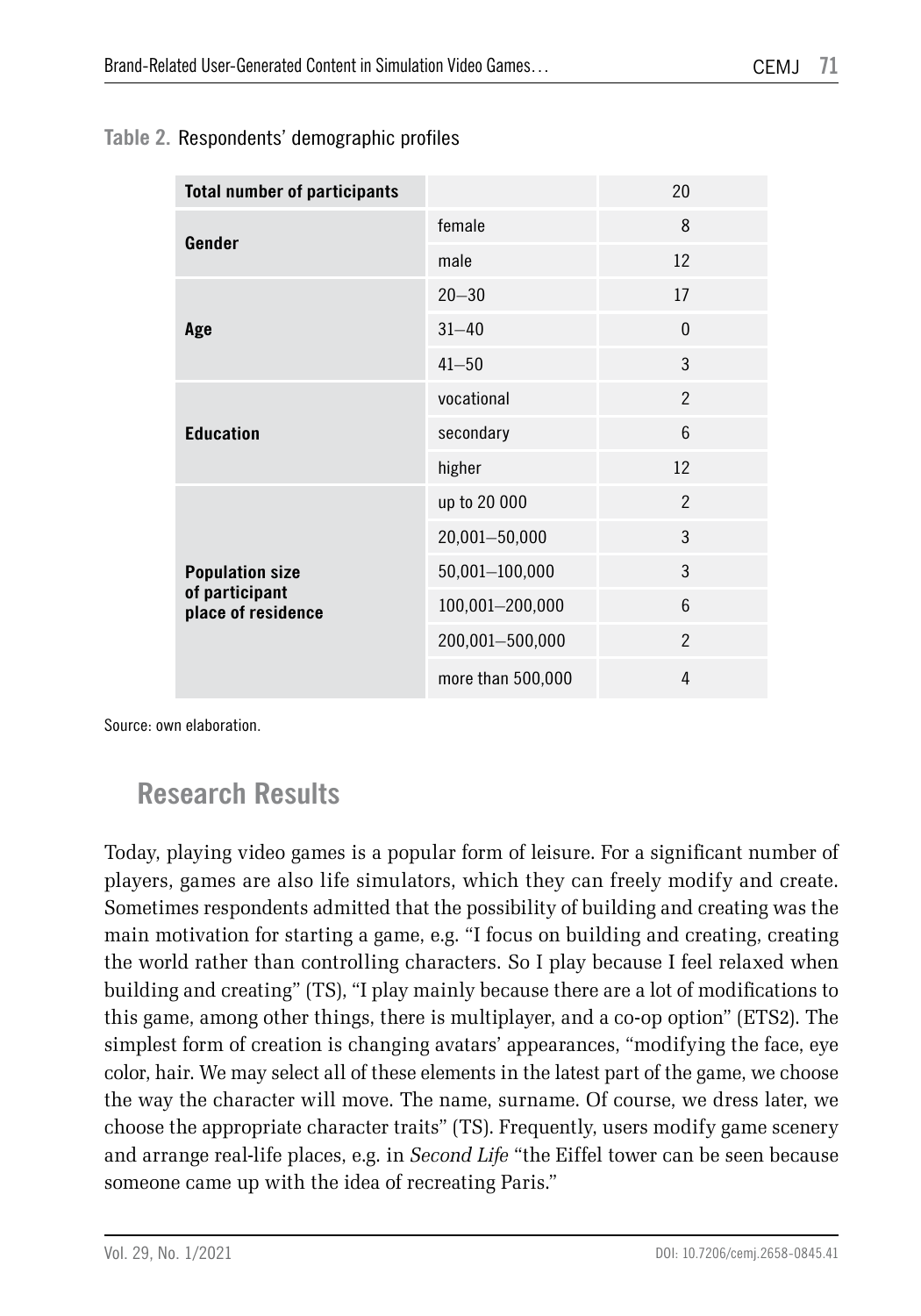This study focused on brand-related content inside the games generated by the players. Based on the conducted interviews, I distinguished content based on game mechanisms or official add-ons and content based on game modding activities.

#### **User-Generated Content Based on Game Mechanisms or Official Add-Ons**

When it comes to the first type, respondents described content generated with what the game offers. Game developers frequently offer a set of brands, from which the players can choose, e.g. in *Euro Truck Simulator 2* players first must decide what brand of truck they want to drive: "there is a Scania, Mercedes, Volvo, Daf, Man, Iveco; we have six types, I do not know if there is something else." Afterward, the players can also change elements of the truck such as tires: "Michelin, Krone, it is a semi-trailer producer … you can buy it and have a Krone semi-trailer," "it is a separate paid game add-on, but it is official, from the game developer. Then we have a sign on tires, the snowman [Bibendum, the Michelin Man]." Interesting examples are mentioned also by players of *The Sims*. One of them arranged a house with IKEA furniture: "there are such additions that introduce into this virtual world things that we can have in our [real-life] homes, and in this case of *The Sims 2*, it was probably an addition with IKEA." Another respondent described how it is possible: "to buy a piece of furniture from IKEA it would be enough to get into furniture buying mode. And this furniture was also bought for virtual money. But to have money, your Sim had to go to work." Similarly, players can use the Diesel brand to change their avatar's appearance: "all you have to do is enter the character creation option so that you could wear Diesel pants and have them all the time." Players' use of branded virtual clothes in the creation of their own styles was also noticed in the case of *Second Life*, e.g. how they employed t-shirts with a Play logotype.

### **User-Generated Content Based on Game Modding Activities**

A group of players was not satisfied by the building and creating limitations in the games they play. During the interviews, some players admitted that they generate content by modding. Game modding is a process of changing, adding, or removing game code that changes graphic layout or creates new characters and objects (Wallace, 2014). Generating content by modding is difficult for most players: "another thing is skills because modeling and work on textures is one thing, but for example creating even an avatar of a wolf that I have, you need additional scripts. *Second Life* has its own programming language, it is based on a programming language, I don't remember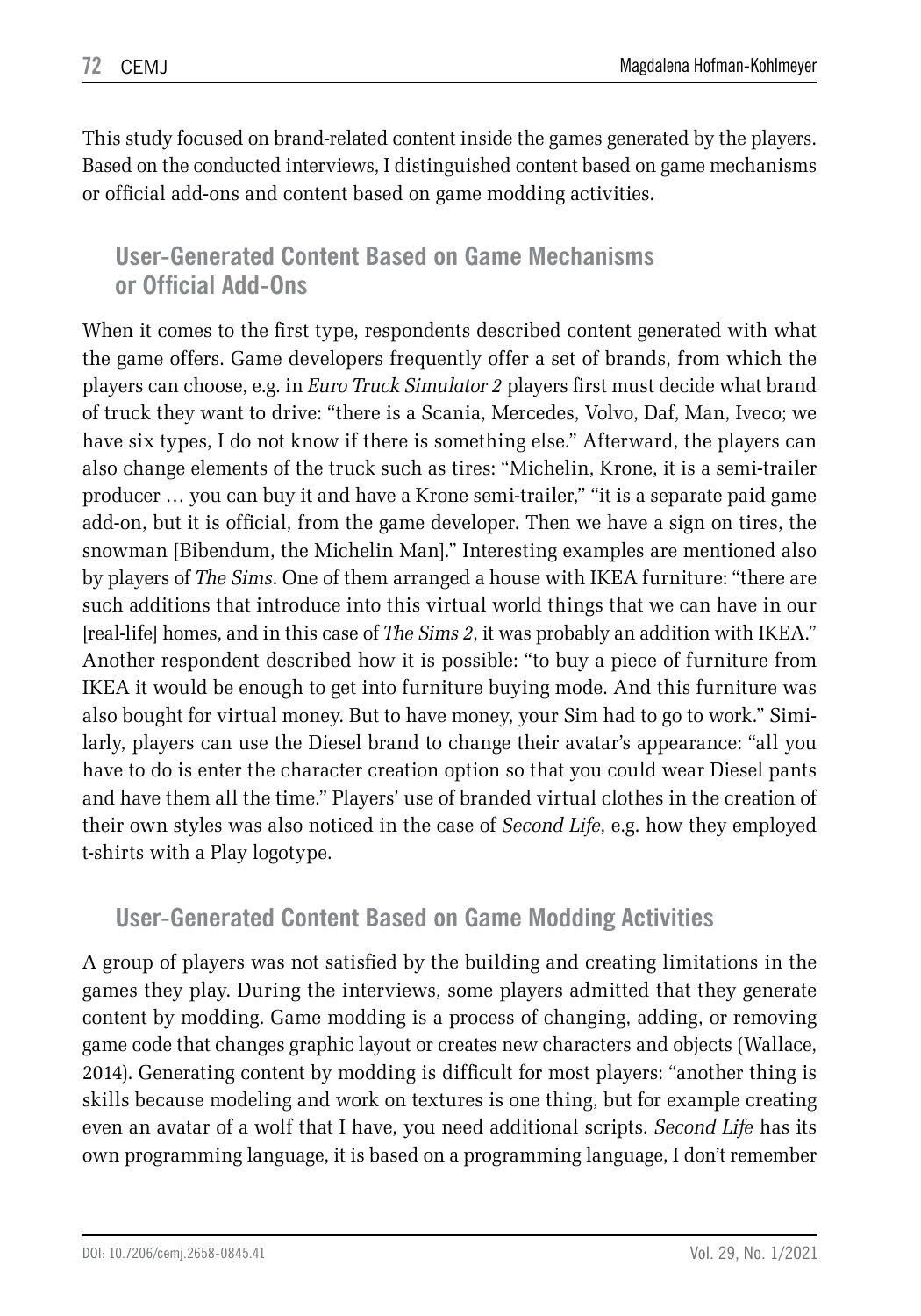which one, but you also have to learn this programming language, you have to write with it to work, etc. There is really a lot of IT work" (SL). Players who do not have the appropriate skills use mods made by others.

Game modding can be observed in every investigated game, e.g. *Second Life*: "These are normal users like me. They have some predispositions in the direction of e.g. graphics … [they] create a model, apply some texture." In *Euro Truck Simulator 2*: "There's a creator out there who has an idea that he'll make e.g. pink rims with an inscription of any sort, even Hello Kitty, and he creates something like that in the program and then implements into the game and has some rims or a trailer with Hello Kitty. It is an unofficial add-on, but there are plenty of such things." According to respondents, game modding is not a single phenomenon but a very popular activity: "there is a huge community in which people do such things, share them, while others download them and test them … there is a special kind of workshop where you can put your stuff, there also are unofficial forums where there is a lot of such things" (ETS2). I asked the players if there appear real-life brands created through game modding activities. Most respondents confirmed that they implemented branded mods to the game environment. Many examples came from *Euro Truck Simulator 2* users, e.g. "in the game there are, for example, trailers from Raben …. The track with the logo of this company can also be downloaded online because it is not a problem to find it. … Fresh Logistics but this is probably Raben's subgroup … but I also think that Fresh Logistics was there. What else would it be… e.g. DHL;" "where there are even ads for Biedronka and Lidl [supermarket chains], so there are many such things;" "some advertisements there, on the pane, an energy drink … probably Tiger." Players mentioned placing company buildings near the road. As a result, one can drive a truck and pass markets of Aldi, Biedronka, or Tesco. Players also create real-life gas stations: "if you just download this add-on "Poland Rebuilding" then wherever you go, you will pass a gas station, for example BP or Orlen; well, these are ads, real ads;" and advertisements on track: "there are, for example, many real brands on trailers, you find Lidl, Biedronka, or CCC."

Branded content is also created in *The Sims*, as one of the players said "especially for *The Sims 4*, many modders create own models of things and then, of course, you can download appropriate packages with the things that interest you. And then you can actually have branded products in game." Another respondent gave an example: "while browsing, you come across clothes signed with a brand or decorative elements such as milk cartons. Oh, I know there were definitely breakfast cereals recently, some time ago I encountered breakfast cereals that you can also buy in the USA" (TS). Unfortunately, the player did not remember the particular brand of the breakfast cereals.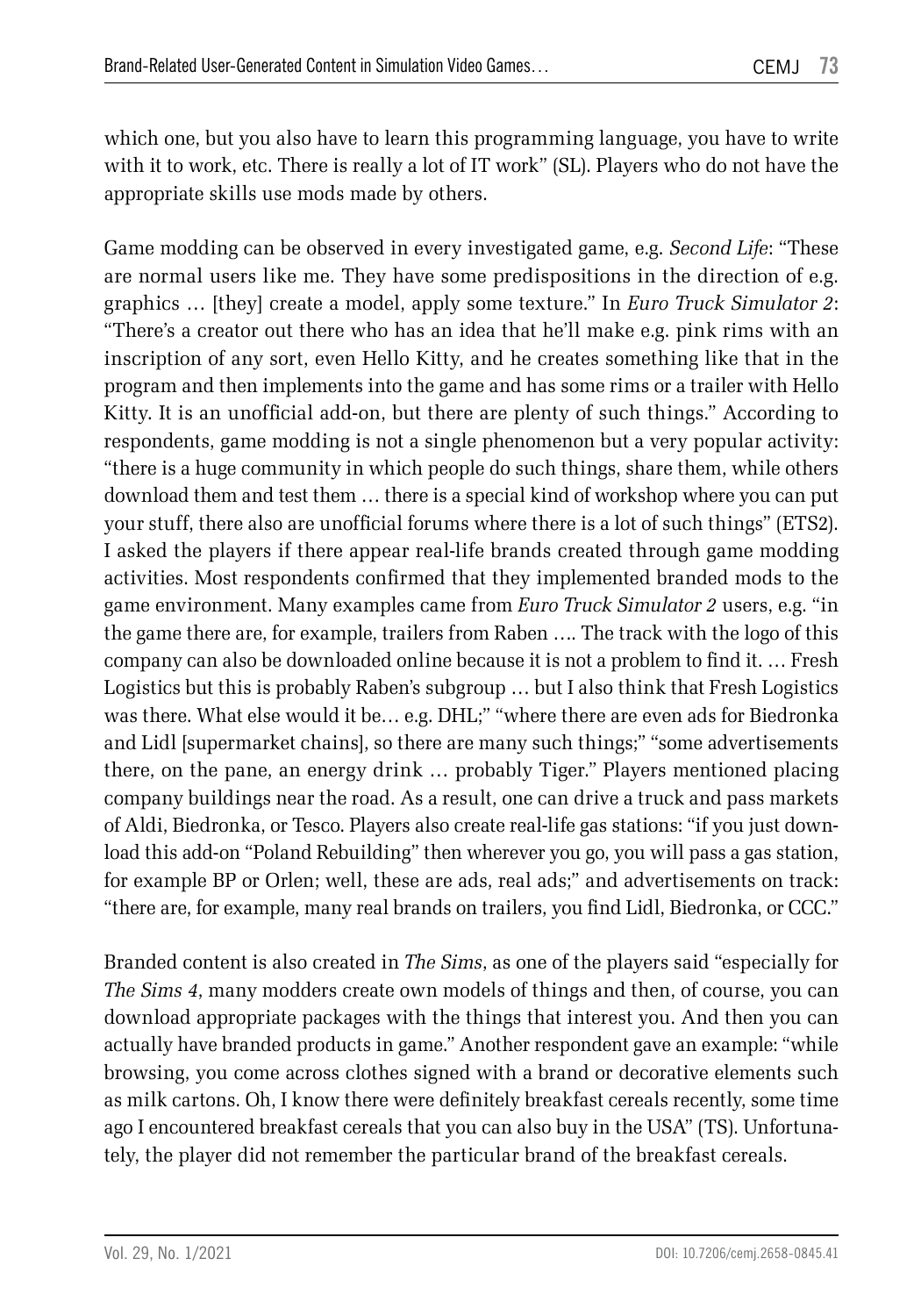Moreover, respondents talked about seeking information about mods: "on a discussion forum, I sometimes sit and watch for new or added elements" (ETS2), "this is a Steam platform … where you can also buy games, additions to games of all kinds, accessories; such things can be bought for real money and also sold for real money … some game achievements, some icons, such things can be sold." Then there appeared the interesting issue of buying and selling player creations: "I spent many hours in stores and buying clothes, items for real money" (SL); "there were also cases of amateur fashion designers, not some well-known designers from real-life but someone who just created in game. They made interesting clothes that sometimes appeared well. They opened a store, as there are many virtual ones" (SL). Creators often generate content related to their works for game purposes in other media such as YouTube or blogs: "there is a World of Trucks website … sometimes, when you enter this website, you can find photos from the game made by gamers. For example, trucks and some mountains in the background or trucks somewhere on the road or a convoy standing" (ETS2). We may say that the material is created first and then used in another media. We may infer that brands inserted in games by modding can spread further through other communication channels, which helps brand messages to reach broader audiences.

Some creators are afraid of using real-life brands in games and try to get official consent of brand owners: "in *Euro Track Simulator 2*, there are many such virtual companies, which are created… how to put it… based on real-life companies. Usually, people do write to real companies in Poland, for example, and these companies allow for something like this, so then those people can modify various types of trailers or semi-trailers in this game, which look exactly like in real life." Others try to create mods with fictitious brands but very similar to the real one: "There is no real McDonald's in the game. There is something… that you can see is similar to McDonald's but it is called differently… but everyone knows that it is a McDonald's restaurant, though instead of McDonald's it's called McDowel" (SL).

In order to learn if brands are the main goal of content creation, I asked respondents why do they generate content inside the games. They answered that they were very often guided by the need to diversify the game: "the basic version is not as fun as the one with add-ons because there are map extensions, for example, some additional paint and other things that make the game really fun, but when it comes to the standard version of the game I would be bored after a month." Moreover, respondents referred to game realism: "it certainly looks more realistic if we see Orlen or McDonald's in the game instead of a generic gas station invented for the game" (ETS2). Players asked about their need of placing brands inside the game usually confirmed that they want to see branded game elements: "many people use *Promods*, an unofficial add-on,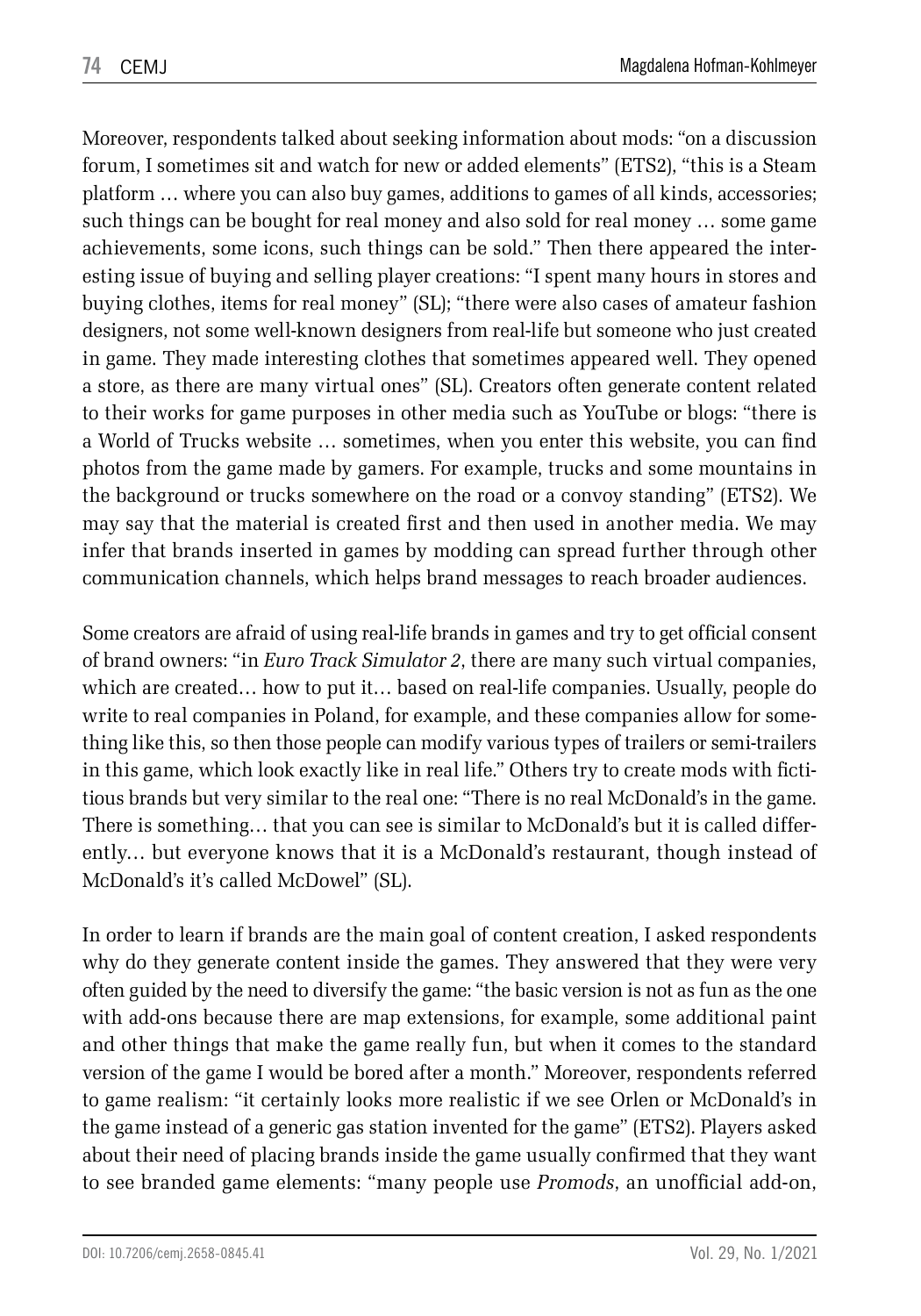because the real brands are there;" "I would love to see real brands in this game such as real-life gas stations or McDonald's restaurants. Because they are not present in the official version of the game" (ETS2).

#### **Promotional Self-Presentation**

Furthermore, I analyzed the gathered material with reference to Smith's, Fischer's, and Yongjian's (2012) set of content dimensions: promotional self-presentation, brand centrality, marketer-directed communication, response to online marketer action, factually informative message, brand sentiment (valence).

Players generate game content to build their own image: "the basic version is the option to create characters. You choose hair color, figure, eyes, and can modify all of these of course … the additions provide a broader range of hairstyles and clothes" (SL). Their image is created in a similar way as in real life, frequently with the use of brands of clothes or cars: "Converse, Nike, Adidas, Reebok, mainly sportswear, Lamborghini, Porsche, etc. popular brands" (SL).

Sometimes creators gain recognition and fame such as one of the *Second Life* players who produced accessories for avatars: "the company that released the avatar that I wear is called Jomo and offers a few other avatars, a few clothes for these avatars, a few accessories, such as face animations or whatever. And then we say that it is from Jomo and everyone knows what's going on." Creators not only become recognizable but also earn money: "I think there are stores that are really well recognized [among players], especially when it comes to avatars, body models, or avatar heads," "many people made a lot of money on clothes design, e.g. clothes that could be dressed in a virtual store" (SL).

#### **Brand Centrality**

In terms of brand centrality, the situation is not obvious. We may list examples of content creations in which a brand takes a pivotal role and is placed as a central part of those creations. However, respondents also mentioned content in which brands play tangential or supporting roles. An accurate example was described by one of the players of *The Sims*, in which players could build their own H&M store: "there were all the accessories you need to create this store, e.g. hangers with clothes, various items with an H&M logo. Everywhere you can see white and red colors, characteristic for H&M brand. They cover walls in such colors, etc. This store really looked like H&M." There is no doubt that the H&M brand played an important role in this content.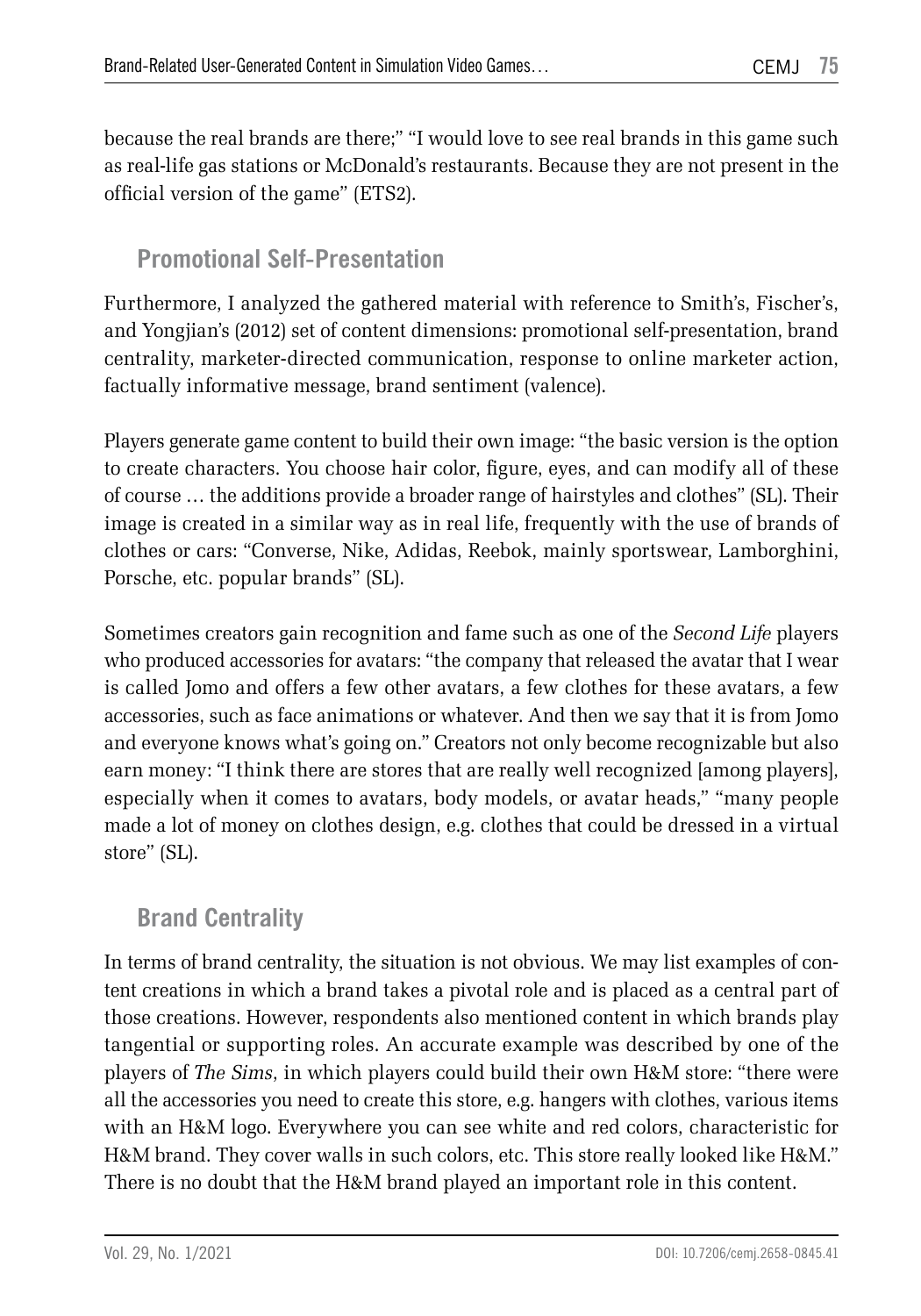A valuable example of content creation in *Euro Truck Simulator 2* is the unofficial mod called "Poland Rebuilding" which extends the maps available in the game. A group of Polish players created content that allows players to visit Polish cities, towns, and villages, and see their specific sites and buildings. Moreover, some virtual items from the game become identical with objects from the real world and increase the game's realism: "and the most attractive thing for people is the realism of this entertainment and all the things that are used by real drivers, such as the axle lift in the truck, the physics of the whole vehicle. Recently, the functionality of buying own trailers has been added." The primary goal of generating this content was to raise the game's realism. The content of "Poland Rebuilding" also contains branded elements: "good additions are maps of Poland, in which there are even advertisements of Biedronka or Lidl." Aside from billboards near roads, players mentioned advertisements placed on trucks: "on trailers, for example, there are many real brands like Lidl, Biedronka, or CCC;" "you can even download Jack Daniels."

Those brands are examples of tangential elements in player-generated content. Inserting brands was not the main goal of content creation, but we should notice that – in some cases – those brands were placed in the central part of the content.

The interviews participants also talked about brands featured in peripheral places of the screen, e.g. in *Euro Truck Simulator 2* appeared buildings near the road, which the players pass when driving trucks: "generally, in the game as such there are only restaurants or buildings with fictitious names, but modifications released by game fans add real names;" "thanks to a modification, for example, I saw McDonald's or KFC restaurants."

### **Marketer-Directed Communication**

According to Smith, Fischer, and Yongjian (2012), marketer-directed communication is linked to communication between consumers and marketers via social media channels. Consumers can gear a message for a brand by asking questions or writing comments on a company social media profile. In this study, participants did not mention such actions. I noted no case of content generated by players in order to reach companies.

### **Response to Online Marketer Actions**

Smith, Fischer, and Yongjian (2012) state that sometimes consumers create content as a response to online marketer actions like posting questions to consumers, posting coupons, or announcing events. In the case of video games, such actions are not so easy, but they are not impossible. Marketer actions can be understood as such that allow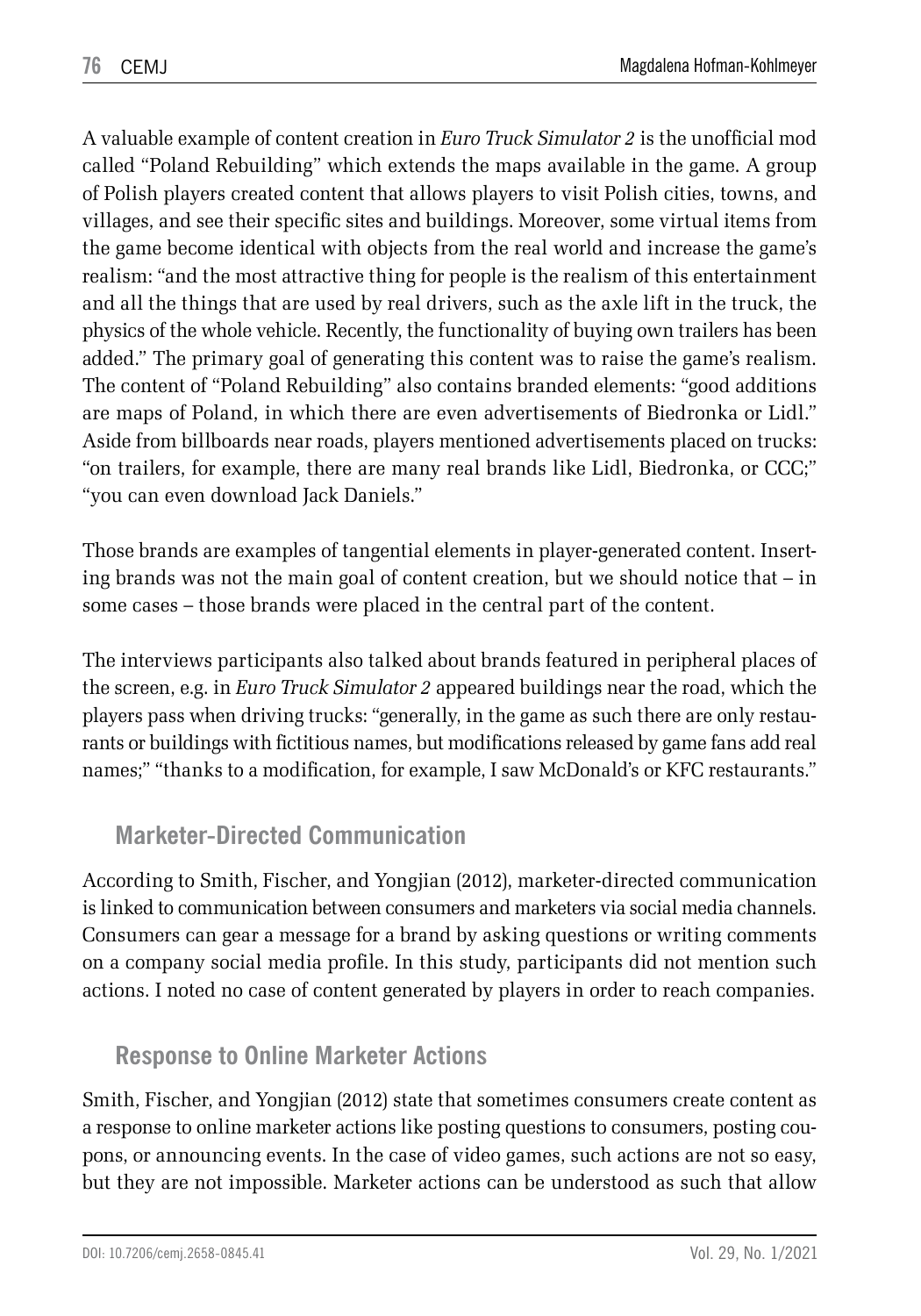players to use their brands for the purpose of generating content, e.g. in *Euro Truck Simulator 2*, before the game begins, players can choose a truck that they will drive: "Yes, seven brands of trucks are available in the game;" "They are all European brands, Volvo, Scania, Das, Man, Mercedes, Iveco, and Reno." In the next step, the selected trucks can be further changed: "Moreover, there are add-ons that allow for the use of semi-trailers of real companies … at this moment we have two firms, Schwarzmuller and Krone;" "There are also tires, for example from Michelin." Respondents did not mention creating content after an action by a brand that is not a sponsor of the game.

#### **Factually Informative Message**

Based on respondents' statement, we may assume that branded content is characterized by a high level of similarity to real brands, e.g. *The Sims*' players described the virtual products that resemble real products from IKEA as "these are objects in the building mode, the most characteristic of recent IKEA products" (TS). Some players saw a specific flagship product from the company's offer in a virtual product: "it was really furniture like from IKEA, called the same as in IKEA, the most iconic armchairs, the most iconic sofas, some tables. And, interestingly, in this game it was the cheapest furniture, which could suggest that IKEA is affordable;" "I remember these pillows were very popular and the same red cabinet that I mentioned, even one of my classmates had it at the time. I also think that these were IKEA's flagship products at the time;" "we have an H&M logo, some brand-specific colors such as white and red, yes, these are the H&M colors. They also cover the walls in such colors, so this store really looks like an H&M" (TS). Some players stated that the image of virtual brands imitated the image of those brands in real life, for instance, Diesel products: "it seems to me that if there were jeans in the game, it would look real. They continued what this brand represents in real life" (TS). The same situation can be observed among content created for *Euro Truck Simulator 2*: "What else would it be… for example DHL… DHL is probably yellow, yellow and red, if I speak correctly; and *Second Life*: "prepared just as nice and purple as Play has its colors."

#### **Brand Sentiment (Valence)**

In general, user-generated content in video games demonstrates very positive brand sentiment: "if you drive a truck and you see a billboard from Lidl or Biedronka, from various stores or gas stations, it is really nice, because you feel as if you were driving this truck in real life and just passing such billboards;" "it really gives such a cool vibe, and so to speak, you want to travel these miles, I really always liked it" (ETS2). We may suspect that brand sentiment is positive because players in modding activities use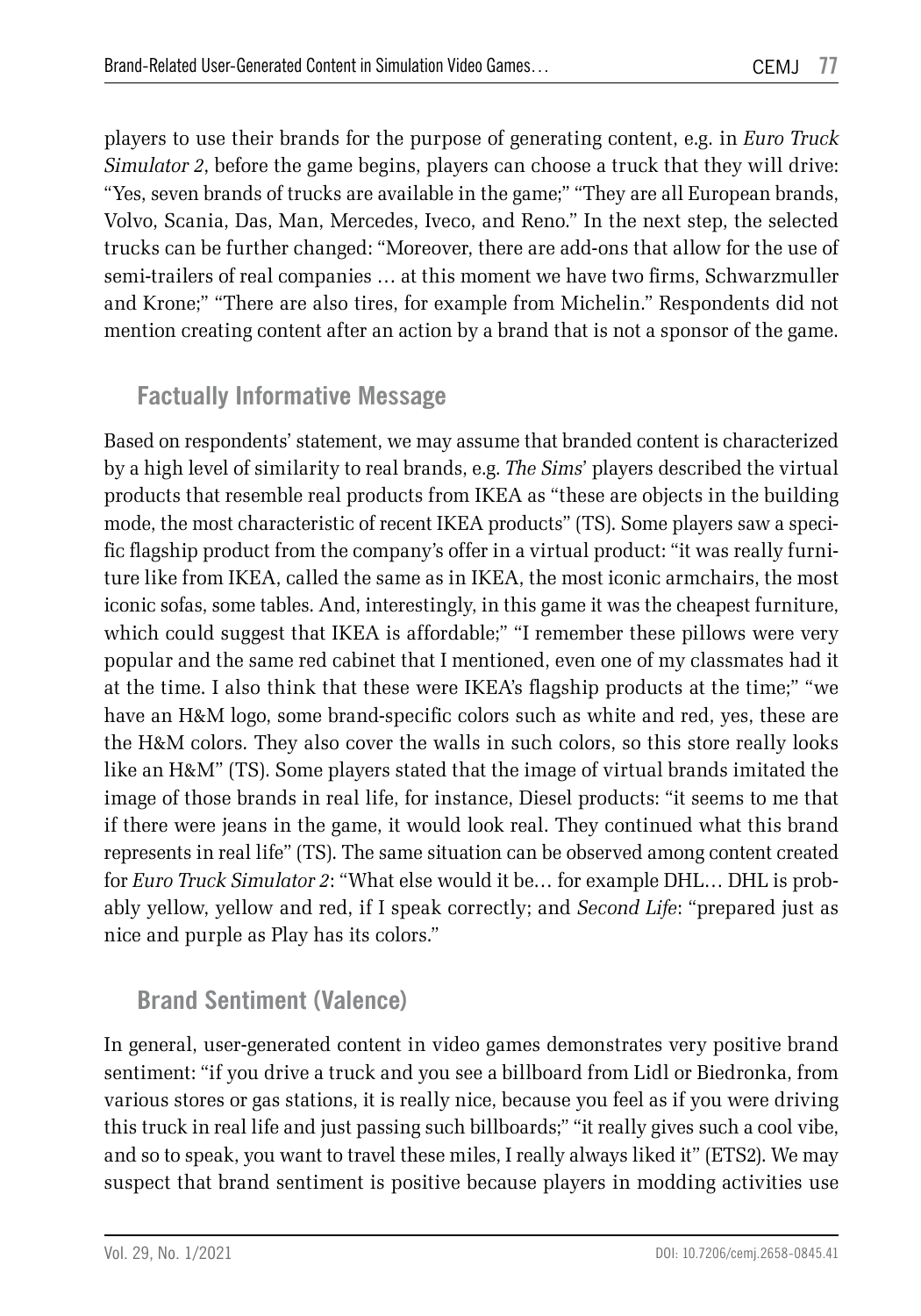those brands that they like or need. Some statements referred to the quality of content generated by other users, which could be categorized as neutral or unclear, e.g.: "they had such unattractive clothes that I never used them," "they were very simple, graphically very ugly, they did not fit the rest of the game" (TS). These statements show a negative attitude toward the quality of user-generated content, not toward specific brands that appear in the game. I noted no fully negative valence of content.

## **Discussion and Conclusions**

The purpose of the article was to describe branded content generated in video games by players on the example of simulator games. To that end, I conducted 20 in-depth interviews among Polish players of chosen video games. The study enabled me to reveal answers to the research questions I posed earlier.

First, I asked how does the process of generating brand-related content by users work in video games? According to results from the conducted interviews, we may distinguish content based on game mechanisms or official add-ons and based on game modding. Game developers often offer a set of brands that players can use in game. As Nelson (2002) notices, players frequently check brands from the offered set and create additional content, e.g. in *The Sims* users can build their own H&M shops or design house interiors with IKEA furniture. Some interviewed players admitted that they are not satisfied by what the game offers and generate content by modding. They modify game elements by changing the game code or creating a completely new one and introduce it into the game. In this way, many brands appear in the game, e.g. DHL trucks or McDonald's restaurants in *Euro Truck Simulator 2*. Players who do not have appropriate skills to create their own mods use those made by others.

The second research question was about the characteristics of branded user-generated content in video games. In this regard, I referred to Smith's, Fischer's, and Yongjian's (2012) set of content dimensions: promotional self-presentation, brand centrality, marketer-directed communication, response to online marketer action, factually informative message, brand sentiment (valence). According to my study, players created content to build a character in virtual worlds. Respondents playing *Second Life* and *The Sims* gave several examples of modifications that help to shape their avatars' appearance and image. Previous research recognized crafting a personal identity as an important motive of creating branded user-generated content. For example, Babin and Hulland (2019) state that consumers collect content on portals like Instagram or Pinterest because they need to express their personal identity (Babin and Hulland, 2019). When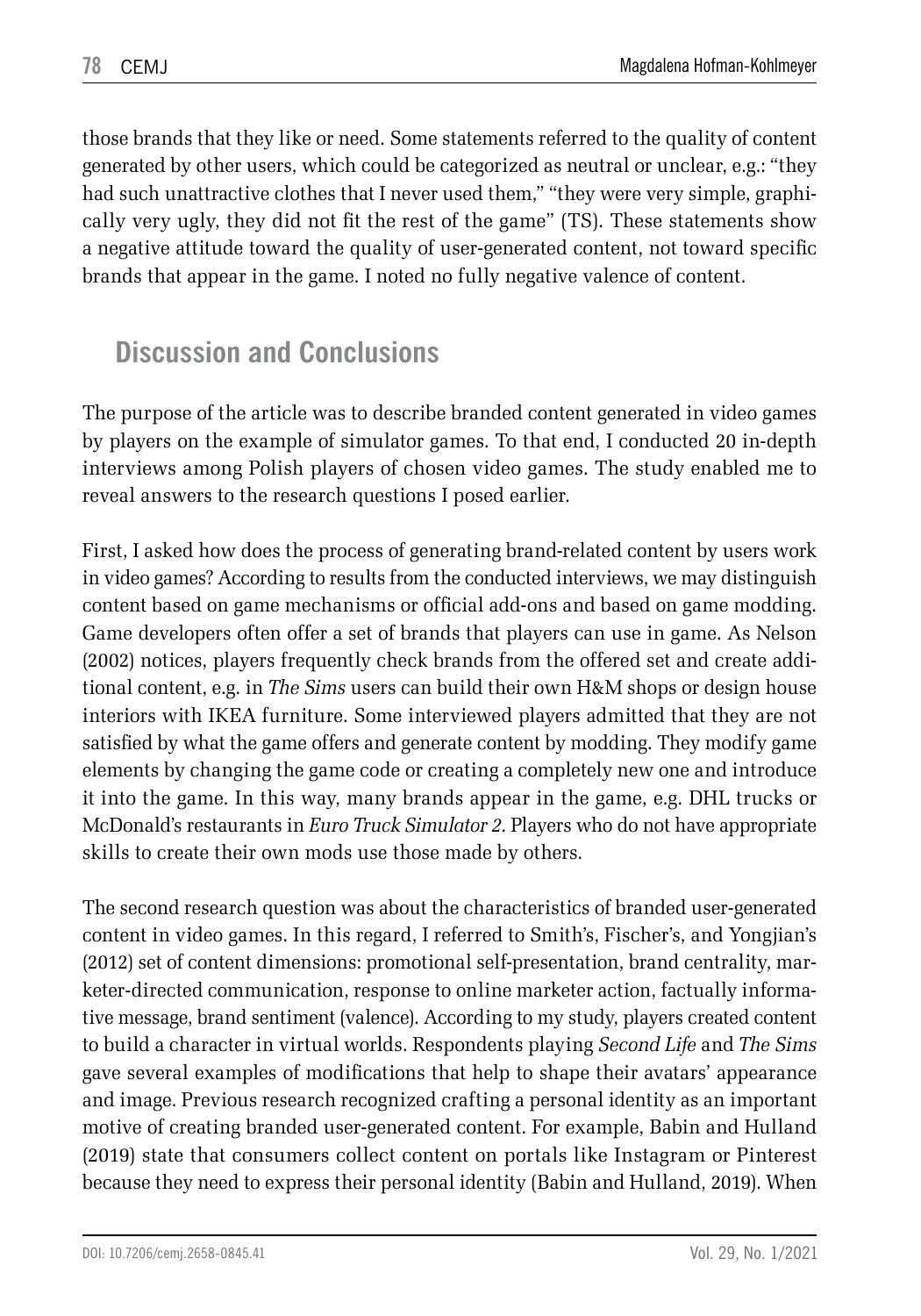it comes to video games, players who are more outgoing, talkative, or energetic and players with more fluid emotions are more willing to present themselves. Kordyaka and Hribersek (2019) remind of the self-presentation theory (SPT), which assumes that individuals try to influence their perception by other people to achieve the desired image. In online video games, players create an "online identity" (Kordyaka and Hribersek, 2019). That is, digital technology allows consumers to reach a larger audience. Babin and Hulland refer the need to present own identity to the concept of "extended self" (Babin et al., 2019). The consumer chooses a specific brand that fits his concept of himself (Mittal, 2006). Muntinga, Moorman, and Smit (2011) remark that users are often motivated by the desire to show that a specific brand is an important element of their lives and identities (Muntinga, Moorman, and Smit, 2011). Both Babin et al. and Muntiga et al. turn their attention to digital media, which is to allow users to present their individual personalities to others. The personal identity is less demonstrated by players of ETS2. We may conclude that the type of game matters. According to Smith, Fischer, and Yongjian, the level of self-presentation differs across social media platforms and is higher on YouTube.

When it comes to brand centrality, the respondents listed examples of game mods in which brands play pivotal and complementary roles. Brand centrality also gains attention in the literature on brand placement in games. Scholars usually use in this case the term "brand proximity." A brand can be characterized by "focal placement" (the central point of action) or peripheral placement (brands placed in the background; Lee and Faber, 2007). Others distinguish "prominent placement" (e.g. big size of logotype) and "subtle placement" (e.g. short time of exposure; Cauberghe and Pelsmacker, 2010). In previous research on user-generated content, inside content with a high level of promotional self-presentation, brands played only a supporting role. Conversely, when the content did not promote the creator, the brand played a pivotal role in this content. As Smith, Fischer, and Yongjian write, brand information on YouTube is "often peripheral to the main message" (Smith et al., 2012). Perhaps brand centrality in computer game modding also depends on other factors?

During the interviews, I noted no statements about players and marketers (brand) communication. If there is a lack of communication, enterprises (brands) cannot manage or even control the content made by potential consumers. Brand message is most probably not under the control of brands. However, branded mods can be a valuable source of information for marketers. Nobre and Ferreira (2017) argue that games are an important branding tool because they allow marketers to collect data, opinions, and ideas from consumers on products, forms, and moments of consumption, but also help them with market segmentation and consumer profiles definition. Moreover, placing brands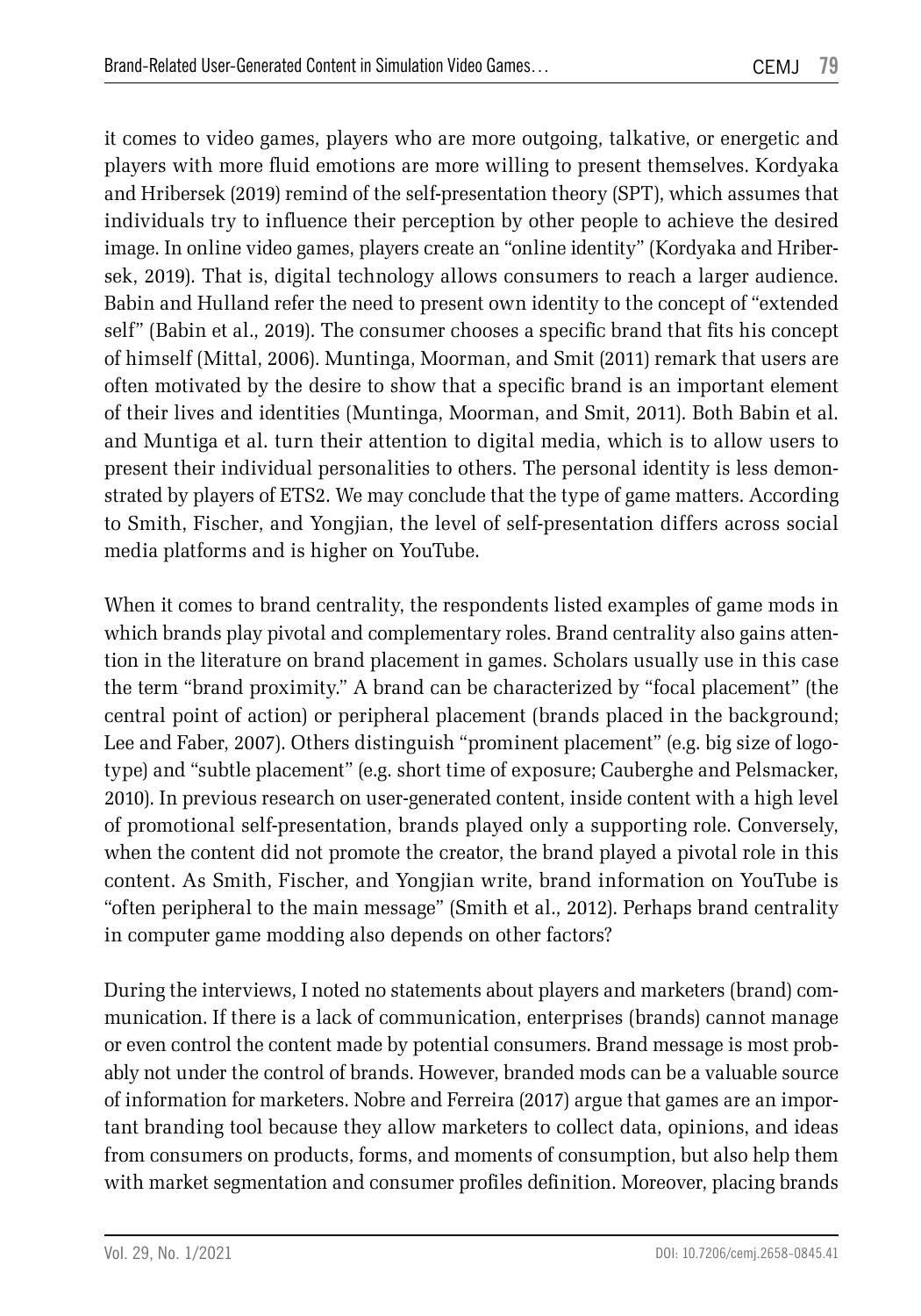in virtual worlds allows marketers to shape communication between brands and consumers (Nobre and Ferreira, 2017).

The conducted interviews show positive the brand sentiment of content created by players in video games, probably more positive than in other media. Brand sentiment in social media differs depending on the platform. Smith, Fischer, and Yongjian find that for a proactive brand positive posts are higher on Twitter (64%) while for less proactive brands positive posts are higher on YouTube (52%). Moreover, they also record content with a neutral and negative brand sentiment (Smith et al., 2012). In comparison, Liu, Burns, and Hou (2017) note significantly more negative content on Twitter, especially when it comes to footwear brands (41.7%) and telecommunications (61.1%) because a vast part of posts they analyze appears to be customer complaints (Liu, Burns, and Hou, 2017). Their article is difficult to quantitatively compare with this study about video games, but the fact that the participants of interviews did not mention mods with negative brand sentiment is promising for the brands.

Noteworthy, game modding conveys a high level of factual information about a brand. The above study's respondents listed great examples of content whose creators tried to accurately reproduce brand features. Moreover, I tried to evaluate players' attitudes toward brand-related content in video games. In general, players need to generate branded content because they want to raise game realism, as they repeatedly admitted that there are too few brands in the official version of the game. They demonstrated a very positive attitude toward brands placed inside a game that was a result of others' work, which allowed players to have something that was missing in the official version of the game like a t-shirt of a favorite brand or advertisements on trucks. Previous research on brand placement in video games shows that players demonstrate a more positive attitude toward an embedded brand when the placement is subtle and congruent with the game plot (Peters and Leshner, 2013). When the brand is featured as the central point of action, its appearance is too frequent, or the type of branded product does not fit the game plot – players get irritated. The players' feeling of irritation contributes to the formation of negative attitudes toward the brands (Martí-Parreńo et al., 2013). In the above study, the players demonstrated a positive attitude toward brands featured in games by game modding possibly because of the high brand-game congruency of the mods.

Moreover, the above study leads to another important observation. Content generation by players in video games contributes to content creation in other media. Players usually share their works on blogs, social networking sites, or video-sharing sites like YouTube. For example, a player creates a truck with an advertisement, next broadcast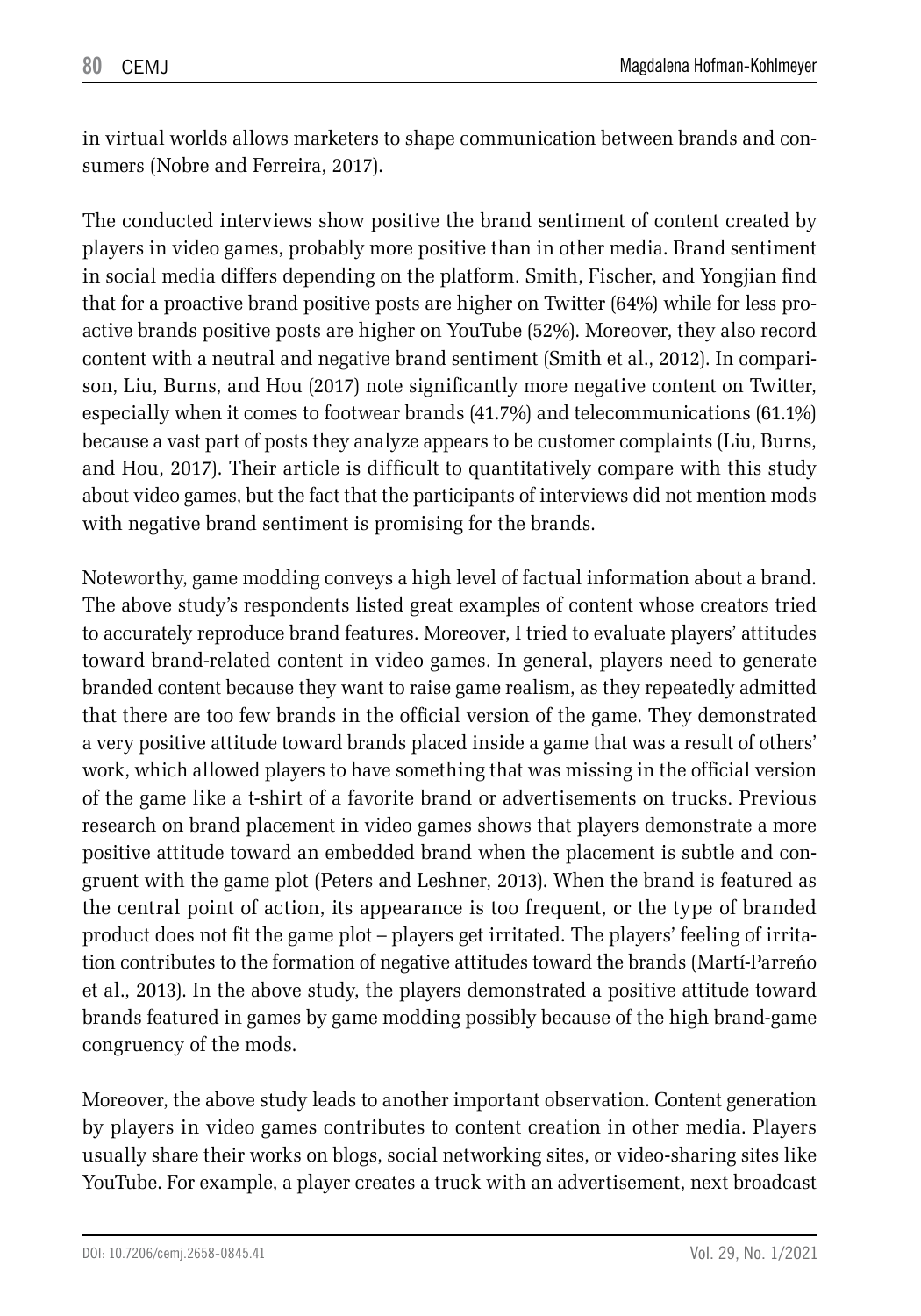from the game when he drives this truck, and then shares the recording on YouTube. Brand as a part of this work can be conveyed to other recipients, not only users who play a particular game but also users who watch a video on YouTube. The audience of brand messages can be broader than a group of users of a particular video game in which the brand was placed.

The above study is also interesting for practitioners. What is important for game developers is that the result of conducted interviews reveals information about players' individual preferences. The respondents showed a need for possessing real-life brands inside game environments. Players are aware that game developers usually cannot afford to put an unlimited number of branded objects in the virtual world. They also have a limited impact on what sponsors will agree to place their logos in the game. Game modding provides information on what type of brands or branded elements are desired by players, which simplifies game developers' decisions in which brand should they invest.

However, the presented qualitative study has several limitations. During the interviews, the respondents discussed examples of game modifications that they could remember and not modifications that existed at the time of playing the game. Thus, the mentioned branded mods do not reflect the exact situation inside particular games. Previous studies on product placement in video games reveal that brand recall and recognition depend on various factors, e.g. brand prominence (Wang and Chen, 2019) or game-product congruity (Vashisht, Mohan, and Chauhan, 2020). There is a need for a broader content analysis of branded game mods shared by its creators on online forums and blogs. Moreover, a quantitative survey would be helpful for an accurate assessment of the scale of the phenomenon and its characteristics. Furthermore, future research should explore why players engage in generating content related to brands and how they choose particular brands. We lack knowledge on how branded game modifications influence brands, e.g. brand image or beliefs. What is also important is to know how companies can manage and control branded content created and shared by players.

#### **References**

Babbie, E. (2003). *Badania społeczne w praktyce*. Warszawa: Wydawnictwo Naukowe PWN.

- Babin, J., and Hulland, J. (2019). Exploring online consumer curation as user-generated content. *Spanish Journal of Marketing-ESIC*. https://doi.org/10.1108/SJME-07-2019-0053.
- Behr, K.M., Huskey, R., and Weber, R. (2015). Creative interactivity: customizing and creating game content. In *Video Games and Creativity* (pp. 285–299). Academic Press. https://doi.org/10.1016/B978-0-12-801462-2.00014-X.
- Brunt, C.S., King, A.S., and King, J.T. (2020). The influence of user-generated content on video game demand. *Journal of Cultural Economics*, *44*(1), 35–56. https://doi.org/10.1007/s10824-019-09349-0.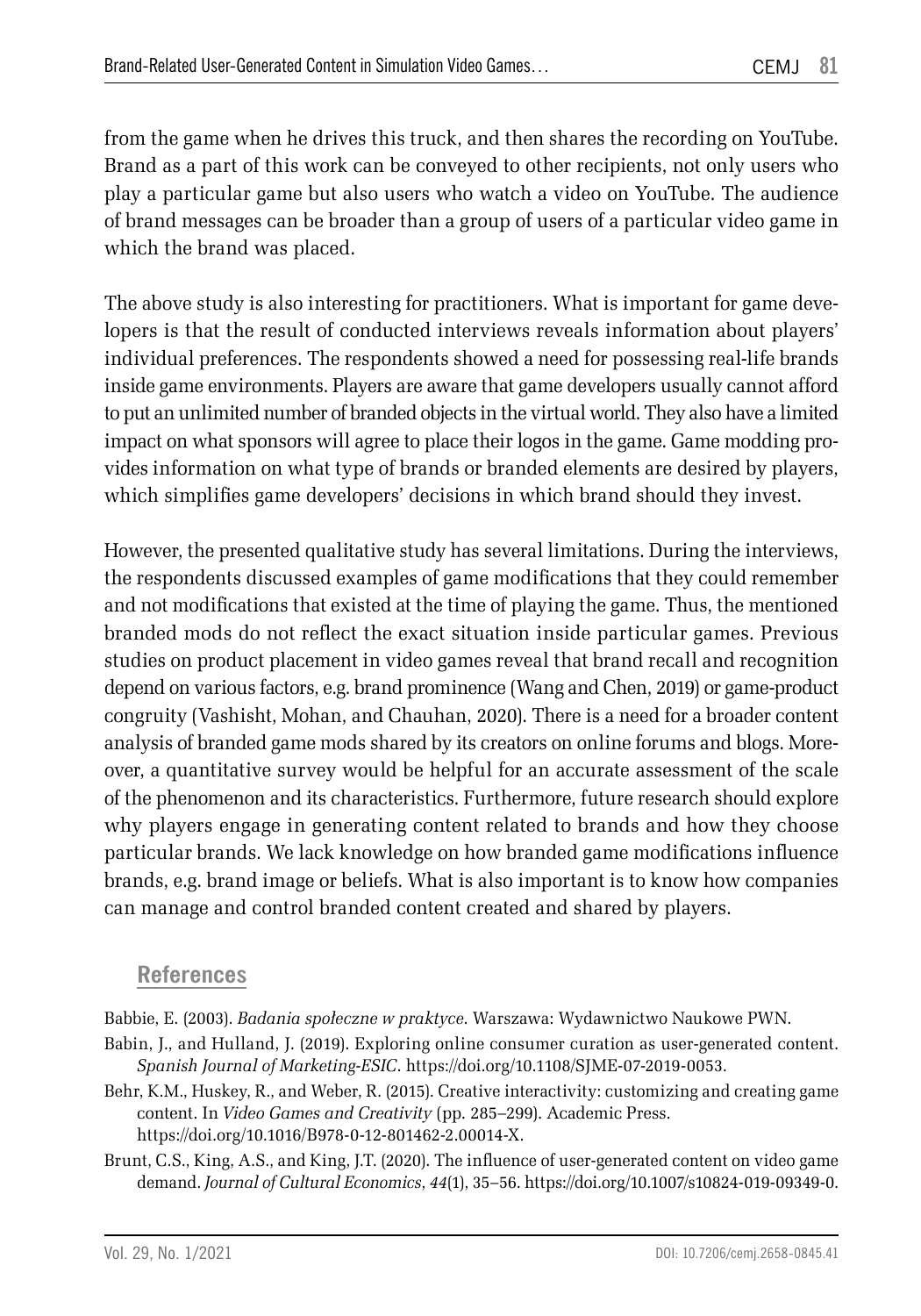- Cauberghe, V., and De Pelsmacker, P. (2007). Advergames: the impact of brand prominence and repetition on brand responses. In *Society for Consumer Psychology Winter Conference*. Las Vegas.
- Çeltek, E. (2010). Mobile advergames in tourism marketing. *Journal of Vacation Marketing*, *16*(4), 267–281. https://doi.org/10.1177/1356766710380882.
- Christodoulides, G., Jevons, C., and Bonhomme, J. (2012). Memo to marketers: Quantitative evidence for change: How user-generated content really affects brands*. Journal of Advertising Research*, *52*(1), 53–64. https://doi.org/10.2501/JAR-52-1-053-064.
- Crespo, Á.H., Gutiérrez, H.S.M., and Mogollón, J.H. (2015). Perceived influence on behavior of user- -generated content on social network sites: An empirical application in the hotel sector. *Revista Española de Investigación de Marketing ESIC*, *19*(1), 12–23. https://doi.org/10.1016/j.reimke.2014.09.001.
- Crowston, K., and Fagnot, I. (2018). Stages of motivation for contributing user-generated content: A theory and empirical test. *International Journal of Human-Computer Studies*, *109*, 89–101. https://doi.org/10.1016/j.ijhcs.2017.08.005.
- Czakon, W. (2011). Metodyka systematycznego przeglądu literatury. *Przegląd Organizacji*, *3*, 57–61. bwmeta1.element.ekon-element-000169454321.
- Dens, N., De Pelsmacker, P., and Verhellen, Y. (2018). Better together? Harnessing the power of brand placement through program sponsorship messages. *Journal of Business Research*, *83*, 151–159. https://doi.org/10.1016/j.jbusres.2017.10.036.
- Ding, Y., Phang, C.W., Lu, X., Tan, C.H., and Sutanto, J. (2014, January). The role of marketer-and user-generated content in sustaining the growth of a social media brand community. In: *2014 47th Hawaii International Conference on System Sciences* (pp. 1785–1792). IEEE. https://doi.org/10.1109/HICSS.2014.226.
- El-Nasr, M.S., and Smith, B.K. (2006). Learning through game modding. *Computers in Entertainment (CIE)*, *4*(1), 7-es. https://doi.org/10.1145/1111293.1111301.
- Etikan, I., Alkassim, R., and Abubakar, S. (2016). Comparision of snowball sampling and sequential sampling technique. *Biometrics and Biostatistics International Journal*, *3*(1), 55. https://doi.org/10.15406/bbij.2015.03.00055.
- Fergie, G., Hunt, K., and Hilton, S. (2016). Social media as a space for support: young adults' perspectives on producing and consuming user-generated content about diabetes and mental health. *Social Science* & *Medicine*, *170*, 46–54. https://doi.org/10.1016/j.socscimed.2016.10.006.
- Gabisch, J.A. (2011). Virtual world brand experience and its impact on real world purchasing behavior. *Journal of Brand Management*, *19*(1), 18–32. https://doi.org/10.1057/bm.2011.29.
- Herman, A., Coombe, R.J., and Kaye, L. (2006). Your Second Life? Goodwill and the performativity of intellectual property in online digital gaming. *Cultural Studies*, *20*(2–3), 184–210. https://doi.org/10.1080/09502380500495684.
- Hesmondhalgh, D. (2010). User-generated content, free labour and the cultural industries. *Ephemera*, *10*(3/4), 267–284.
- Hofman-Kohlmeyer, M. (2019). Reception of Brand Placement in Computer Games Literature Review. *Przedsiębiorczość i Zarządzanie*, *20*(6.2), 155–169.
- Jemielniak, D. (2012). *Badania jakościowe. Podejścia i teorie*, *1*, Warszawa: Wydawnictwo Naukowe PWN.
- Kelly, B., Vandevijvere, S., Freeman, B., and Jenkin, G. (2015). New media but same old tricks: food marketing to children in the digital age. *Current Obesity Reports*, *4*(1), 37–45. https://doi.org/10.1007/s13679-014-0128-5.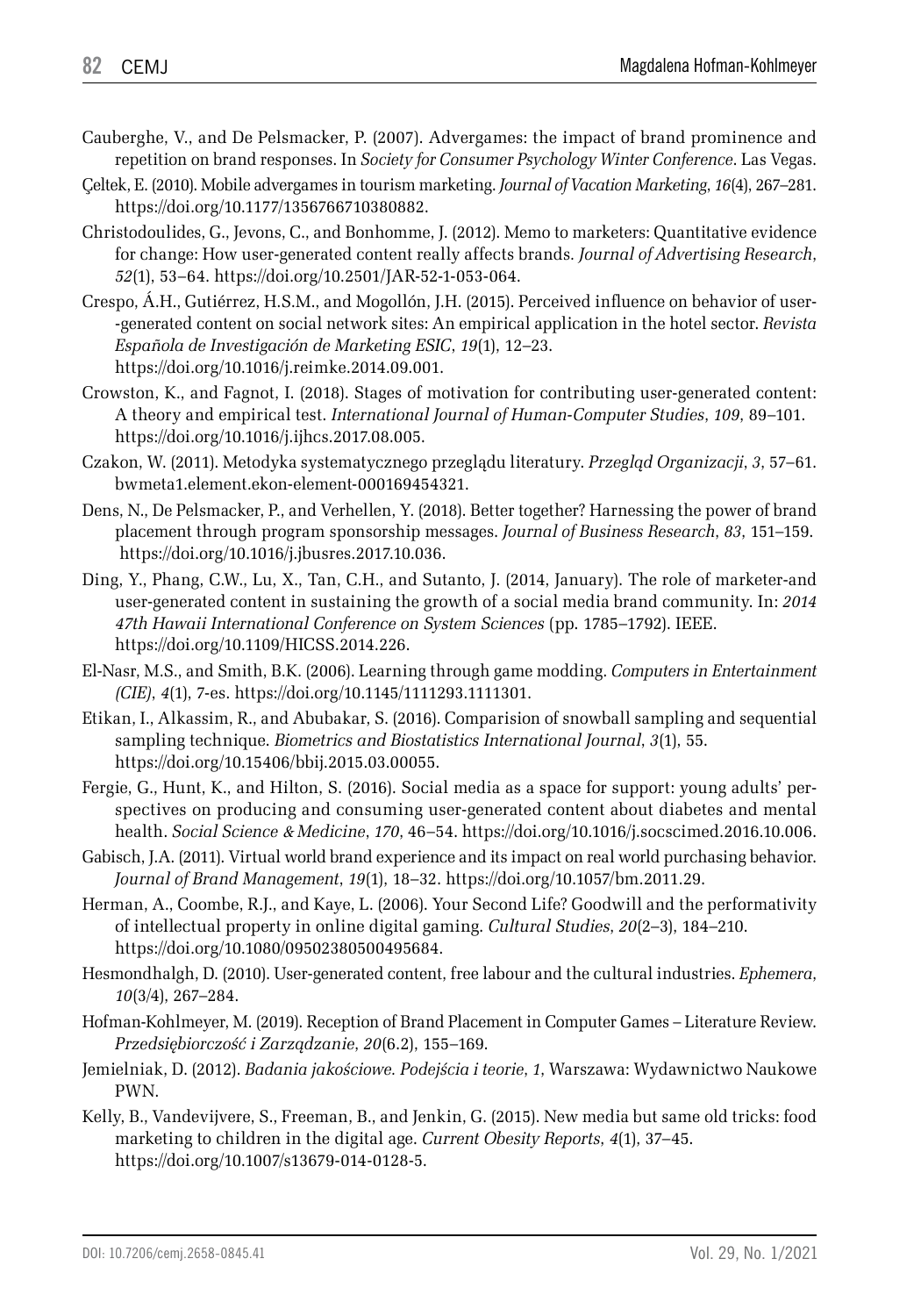- Kim, M., and Lee, M. (2017). Brand-related user-generated content on social media: the roles of source and sponsorship. *Internet Research*, *27*(5), 1085–1103. https://doi.org/10.1108/IntR-07-2016-0206.
- Koch, S., and Bierbamer, M. (2016). Opening your product: impact of user innovations and their distribution platform on video game success. *Electronic Markets*, *26*(4), 357–368. https://doi.org/10.1007/s12525-016-0230-5.
- Konecki, K. (2000). *Studia z metodologii badań jakościowych*. *Teoria ugruntowana*. Warszawa: Wydawnictwo Naukowe PWN.
- Kordyaka, B., and Hribersek, S. (2019, January). Crafting Identity in League of Legends-Purchases as a Tool to Achieve Desired Impressions. *Proceedings of the 52nd Hawaii International Conference on System Sciences.* https://doi.org/10.24251/HICSS.2019.182.
- Leino, O.T. (2018, August). Escape from CD Road: On the value of boredom in Euro Truck Simulator 2 multiplayer. In *12th International Conference on the Philosophy of Computer Games (POCG 2018): Value in Games.* Copenhagen.
- Lee, H., and Cho, C.H. (2017), An application of brand personality to advergames: The effect of company attributes on advergame personality. *Computers in Human Behavior*, *69*, 235–245. https://doi.org/10.1016/j.chb.2016.12.035.
- Lee, M., and Faber, R.J. (2007). Effects of product placement in on-line games on brand memory: A perspective of the limited-capacity model of attention. *Journal of Advertising*, *36*(4), 75–90. https://doi.org/10.2753/JOA0091-3367360406.
- Lin, D., Bezemer, C.P., Zou, Y., and Hassan, A.E. (2019). An empirical study of game reviews on the Steam platform. *Empirical Software Engineering*, *24*(1), 170–207.
- Liu, X., Burns, A.C., and Hou, Y. (2017). An investigation of brand-related user-generated content on Twitter. *Journal of Advertising*, *46*(2), 236–247. https://doi.org/10.1080/00913367.2017.1297273.
- Martí-Parreño, J., Aldás-Manzano, J., Currás-Pérez, R., and Sánchez-García, I. (2013), Factors contributing brand attitude in advergames: Entertainment and irritation. *Journal of Brand Management*, *20*(5), 374–388. https://doi.org/10.1057/bm.2012.22.
- Martí-Parreño J., Bermejo-Berros J., and Aldás-Manzano, J. (2017). Product Placement in Video Games: The Effect of Brand Familiarity and Repetition on Consumers' Memory, *Journal of Interactive Marketing*, *38*. https://doi.org/10.1016/j.intmar.2016.12.001.
- Mayrhofer, M., Matthes, J., Einwiller, S., and Naderer, B. (2020). User generated content presenting brands on social media increases young adults' purchase intention. *International Journal of Advertising*, *39*(1), 166–186. https://doi.org/10.1080/02650487.2019.1596447.
- Mitręga, M., and Hofman-Kohlmeyer, M. (2017). Komunikacja marketingowa w grach komputerowych – przyrost wiedzy, kierunki badań. *Marketing i Rynek*, *12*, 83–90.
- Mittal, B. (2006). I, me, and mine how products become consumers' extended selves. *Journal of Consumer Behaviour: An International Research Review*, *5*(6), 550–562. https://doi.org/10.1002/cb.202.
- Miles, M.B., and Huberman M.A. (2000). *Analiza danych jakościowych*, przeł. Stanisław Zabielski. Białystok: Trans Humana.
- Muntinga, D.G., Moorman, M. and Smit, E.G. (2011). Introducing COBRAs: Exploring motivations for brand-related social media use. *International Journal of Advertising*, *30*(1), 13–46. https://doi.org/10.2501/IJA-30-1-013-046.
- Nelson, M.R. (2002). Recall of brand placements in computer/video games. *Journal of Advertising Research*, *42*(2), 80–92. https://doi.org/10.2501/JAR-42-2-80-92.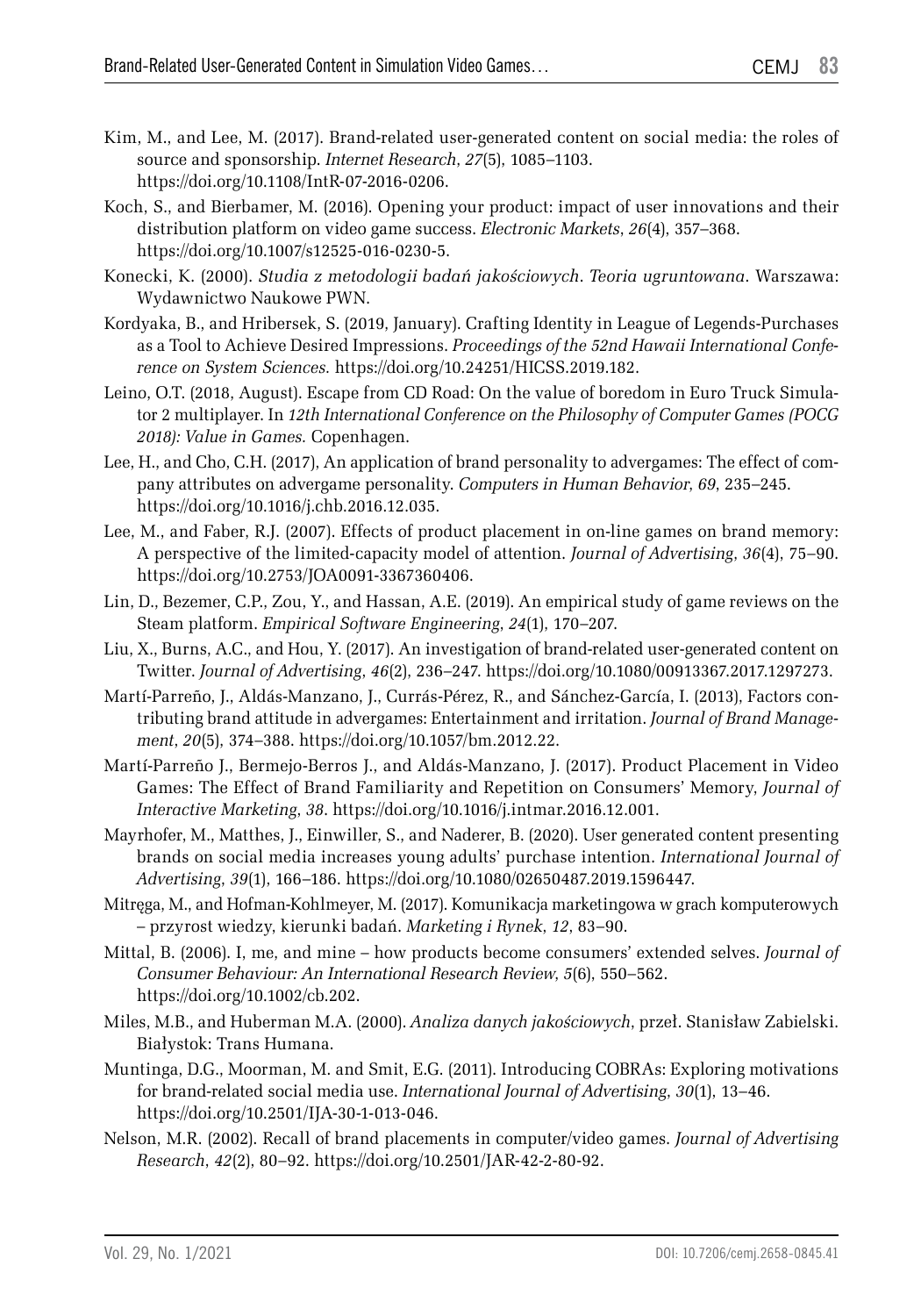- Nelson, M.R. (2005). *Exploring consumer response to "advergaming."* Online consumer psychology: Understanding and influencing consumer behavior in the virtual world, 156–182.
- Nielsen, D. (2019). *Modders in the Digital Game Industry A study on modders' perceptions on corporate commodification of free labor*. http://muep.mau.se/handle/2043/29330.
- Nobre, H., and Ferreira, A. (2017). Gamification as a platform for brand co-creation experiences*. Journal of Brand Management*, *24*(4), 349–361. https://doi.org/10.1057/s41262-017-0055-3.
- Organisation for Economic Co-operation and Development. Participative Web and User-Created Content: Web 2.0, Wikis and Social Networking (2007). OECD Information Technologies.
- Partala, T. (2011). Psychological needs and virtual worlds: Case Second Life. *International Journal of Human-Computer Studies*, *69*(12), 787–800. https://doi.org/10.1016/j.ijhcs.2011.07.004.
- Peters, S. and Leshner, G. (2013). Get in the game: The effects of game-product congruity and product placement proximity on game players' processing of brands embedded in advergames. *Journal of Advertising*, *42*(2–3), 113–130. https://doi.org/10.1080/00913367.2013.774584.
- Poch, R., and Martin, B. (2015). Effects of intrinsic and extrinsic motivation on user-generated content. *Journal of Strategic Marketing*, *23*(4), 305–317. https://doi.org/10.1080/0965254X.2014.926966.
- Poor, N. (2014). Computer game modders' motivations and sense of community: A mixed-methods approach. *New Media* & *Society*, *16*(8), 1249–1267. https://doi.org/10.1177/1461444813504266.
- Postigo, H. (2007). Of mods and modders: Chasing down the value of fan-based digital `1game modifications. *Games and Culture*, *2*(4), 300–313. https://doi.org/10.1177/1555412007307955.
- Ranalli, J. (2008). Learning English with The Sims: exploiting authentic simulation video games for L2 learning. *Computer Assisted Language Learning*, *21*(5), 441–455. https://doi.org/10.1080/09588220802447859.
- Roma, P., and Aloini, D. (2019). How does brand-related user-generated content differ across social media? Evidence reloaded. *Journal of Business Research*, *96*, 322–339. https://doi.org/10.1016/j.jbusres.2018.11.055.
- Rosado, R., and Agante, L. (2011). The Effectiveness of Advergames in Enhancing Children's Brand Recall Image, and Preference/a Eficácia Dos Jogos Publicitários Para Potenciar a Notoriedade, Preferência E Imagem Da Marca Nas Crianças. *Revista Portuguesa de Marketing*, *14*(27), 34.
- Schivinski, B., and Dabrowski, D. (2016). The effect of social media communication on consumer perceptions of brands. *Journal of Marketing Communications*, *22*(2), 189–214. https://doi.org/10.1080/13527266.2013.871323.
- Smith, A.N., Fischer, E., and Yongjian, C. (2012). How does brand-related user-generated content differ across YouTube, Facebook, and Twitter? *Journal of Interactive Marketing*, *26*(2), 102–113. https://doi.org/10.1016/j.intmar.2012.01.002.
- Song, M., Duan, Y., Huang, T., and Zhan, L. (2020). Inter-Edge and Cloud conversion accelerated user- -generated content for virtual brand community. *EURASIP Journal on Wireless Communications and Networking*, 2020(1), 14. https://doi.org/10.1186/s13638-019-1635-6.
- Sotamaa, O. (2005). "Have Fun Working with Our Product!": Critical Perspectives on Computer Game Mod Competitions. *DiGRA Conference*.
- Stankov, U., Lazic, L., and Dragicevic, V. (2010). The extent of use of basic Facebook user-generated content by the national tourism organizations in Europe. *European Journal of Tourism Research*, *3*(2), 105–113.
- Terlutter, R., and Capella, M.L. (2013). The gamification of advertising: analysis and research directions of in-game advertising, advergames, and advertising in social network games. *Journal of Advertising*, *42*(2–3), 95–112. https://doi.org/10.1080/00913367.2013.774610.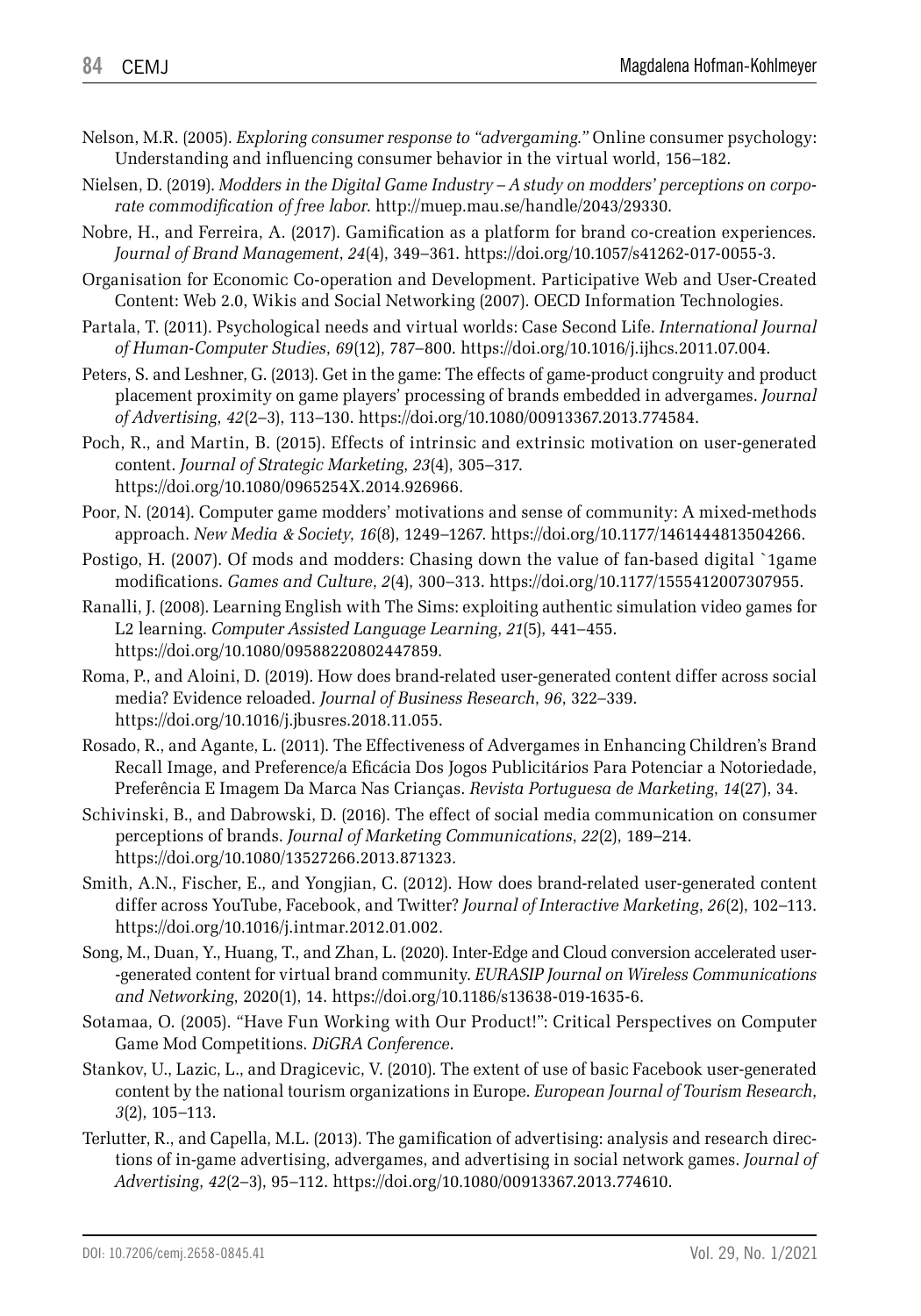- Toh, C.Y., and Leng, H.K. (2014). Demographic differences in recall and recognition rates of in-game advertisements. *Journal of Direct, Data and Digital Marketing Practice*, *15*(3), 187–196. https://doi.org/10.1057/dddmp.2013.76.
- Vashisht, D., Mohan, H.S., and Chauhan, A. (2020). In-game advertising: the role of newness congruence and interactivity. *Spanish Journal of Marketing-ESIC*. https://doi.org/10.1108/SJME-02-2019-0012.
- Van Reijmersdal, E. (2009). Brand placement prominence: good for memory! Bad for attitudes? *Journal of Advertising Research*, *49*(2), 151–153. https://doi.org/10.2501/S0021849909090199.
- Waiguny, M., Nelson, M.R., and Terlutter, R. (2010). Persuading playfully? The effects of persuasion knowledge and positive affect on children's attitudes, brand beliefs and behaviors. In *American Academy of Advertising. Conference. Proceedings (Online)* (p. 67). American Academy of Advertising.
- Wang, Y., and Chen, H. (2019). The influence of dialogic engagement and prominence on visual product placement in virtual reality videos. *Journal of Business Research*, *100*, 493–502. https://doi.org/10.1016/j.jbusres.2019.01.018.
- Waiguny, M.K., Nelson, M.R., and Marko, B. (2013). How advergame content influences explicit and implicit brand attitudes: When violence spills over. *Journal of Advertising*, *42*(2–3), 155–169. https://doi.org/10.1080/00913367.2013.774590.
- Wallace, R. (2014). Modding: Amateur authorship and how the video game industry is actually getting it right. *BYU Law Review*, *1*.
- Wang, G., Sun, J., Ma, J., Xu, K., and Gu, J. (2014). Sentiment classification: The contribution of ensemble learning. *Decision Support Systems*, *57*, 77–93. https://doi.org/10.1016/j.dss.2013.08.002.
- Winkler, T., and Buckner, K. (2006). Receptiveness of gamers to embedded brand messages in advergames: Attitudes towards product placement. *Journal of Interactive Advertising*, *7*(1), 3–32. https://doi.org/10.1080/15252019.2006.10722123.
- Yang, M., Roskos-Ewoldsen, D.R., Dinu, L., and Arpan, L.M. (2006). The effectiveness of "in-game" advertising: Comparing college students' explicit and implicit memory for brand names. *Journal of Advertising*, *35*(4), 143–152.
- Yu, G., Carlsson, C., and Zou, D. (2014). *Exploring the influence of user-generated content factors on the behavioral intentions of travel consumers*. ACIS.
- Zhou, Z., Jin, X. L., Vogel, D. R., Fang, Y., and Chen, X. (2011). Individual motivations and demographic differences in social virtual world uses: An exploratory investigation in Second Life. *International Journal of Information Management*, *31*(3), 261–271. https://doi.org/10.1016/j.ijinfomgt.2010.07.007.
- www.eurotrucksimulator2.com, retrieved 6.01.2019
- www.secondlife.com/destination/dublin, retrieved 30.04.2019

www.secondlife.com/destination/london, retrieved 30.04.2019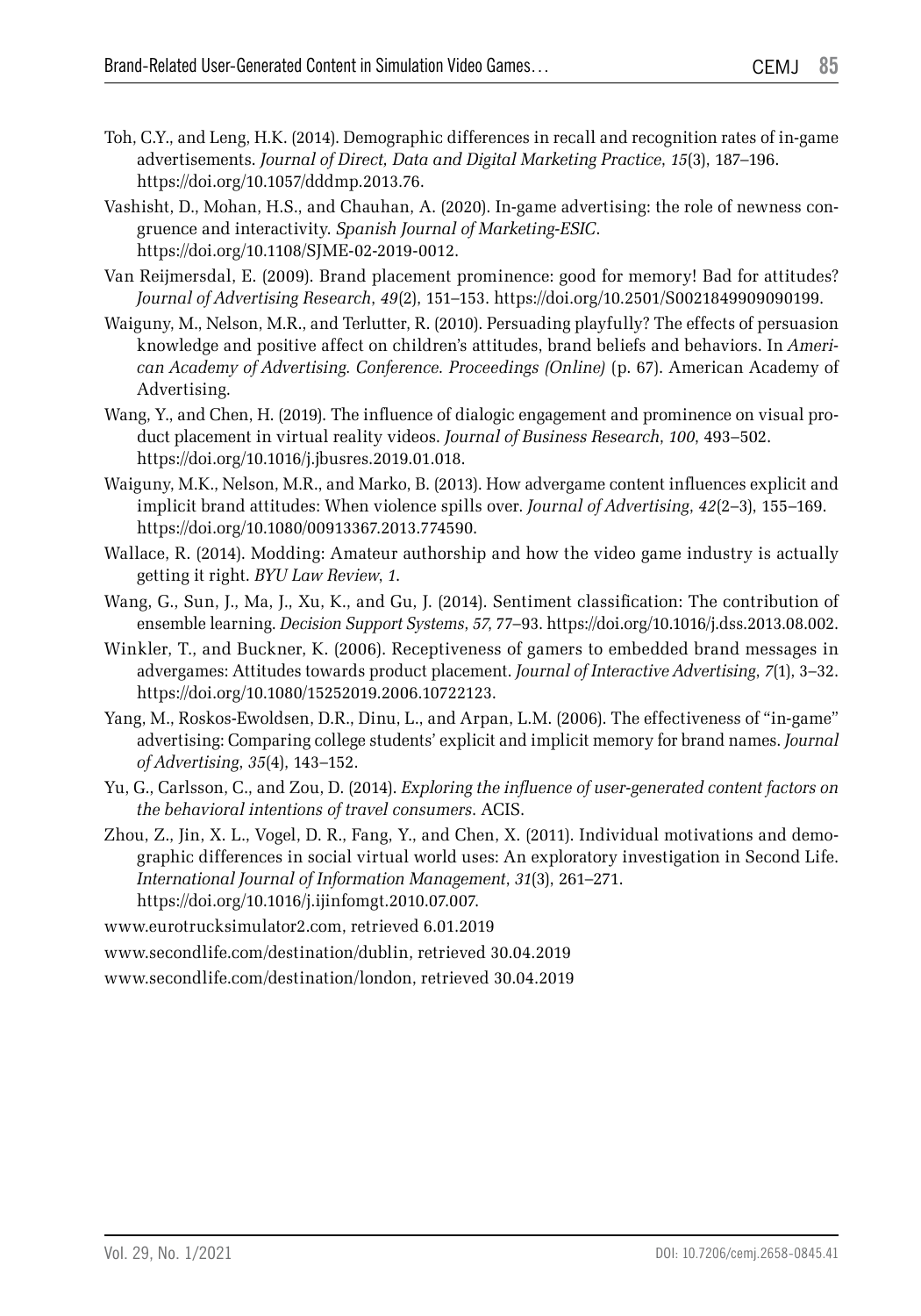# **Appendix 1.**

## **Interview scenario**

| <b>Section</b>                          |                                                                                                                                          |  |
|-----------------------------------------|------------------------------------------------------------------------------------------------------------------------------------------|--|
| Introduction                            | • presenting the purpose of the research,<br>• informing about anonymity,<br>■ respondents were asked to briefly introduce<br>themselves |  |
| Virtual world participation experiences | respondents described own virtual world experiences                                                                                      |  |
| Brands inside the game                  | " respondents were asked about brands that they met<br>inside a game environment.<br>• description when and how these brands appeared    |  |
| User-generated content and the brands   | • the topic of brands that were introduced to the game<br>by means of unofficial user modifications was raised                           |  |
| Demographic question's                  | gender,<br>$\blacksquare$ age.<br>education,<br>■ place of residence                                                                     |  |